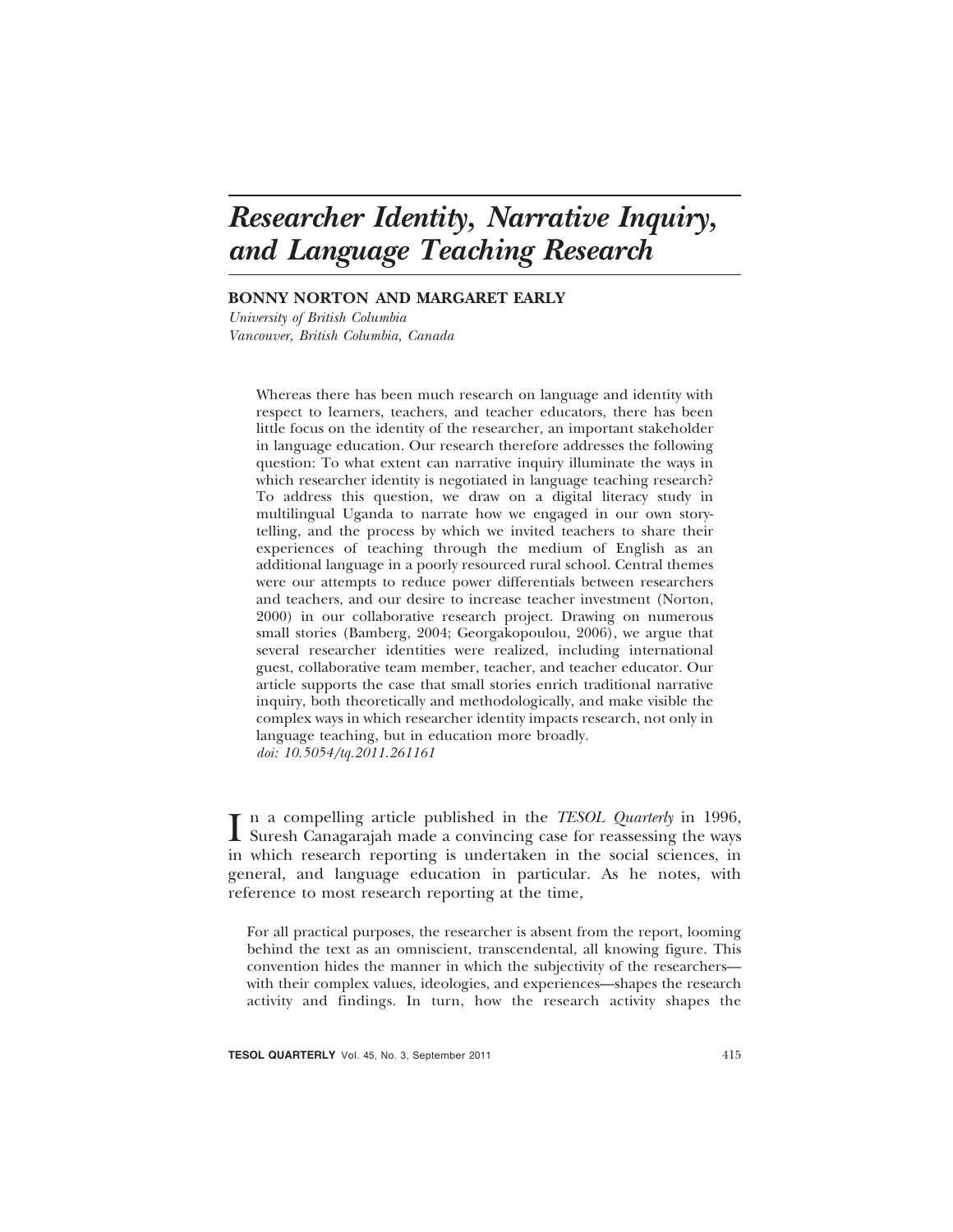researchers' subjectivity is not explored—even though research activity can sometimes profoundly affect the researchers' sense of the world and themselves. (p. 324)

Canagarajah notes further that narratives have the potential to represent knowledge "from the bottom up," (p. 327) and can represent the research process in a far more comprehensive and open-ended way than the more conventional research report. Marginalized groups, he claims, including women and traditional oral communities, frequently embody knowledge in narrative forms, which opens up possibilities for these groups to participate more actively in the knowledge construction of the academy.

A decade and a half has passed since Canagarajah made these important observations, which also critiqued the way in which Bonny Norton (Peirce) formulated her widely read TESOL Quarterly article on ''Social Identity, Investment, and Language Learning'' (Norton Peirce, 1995). Whereas Norton made the case for a theory of identity as multiple and a site of struggle, Canagarajah (1996) argued that Norton's own identity was largely absent from the written research report, qualifying his comments as follows:

The point here is not that the researcher failed to attend to these issues in her research; she very well might have. What is more important is that we need a genre of presentation that will encourage us to articulate and explore such concerns. (p. 329)

This article is, in part, a response to the issues raised by Canagarajah in 1996. It has particular relevance to the ways in which university researchers work with schoolteachers to foster a democratic environment that promotes the personal and professional development of both stakeholders. With great prescience, Canagarajah anticipated that narrative inquiry would become an increasingly vibrant approach to research, and in the field of language education, scholars such as Barkhuizen (2008, 2010), Bell (2002), Johnson and Golombek (2002), Kinginger (2004), and Pavlenko (2002, 2007) have effectively used narrative inquiry in their scholarly research and reporting.

This sea change is a welcome development, and gives us the opportunity to articulate and explore the significant issues of researcher identity missing from earlier research. Indeed, in the field of language education, whereas there has been an explosion of research on language and identity with respect to learners, teachers, and teacher educators (see Norton, 2010), there has been little focus on the identity of the researcher, an important stakeholder with considerable power, influence, and investment in the field. This article seeks to address this gap in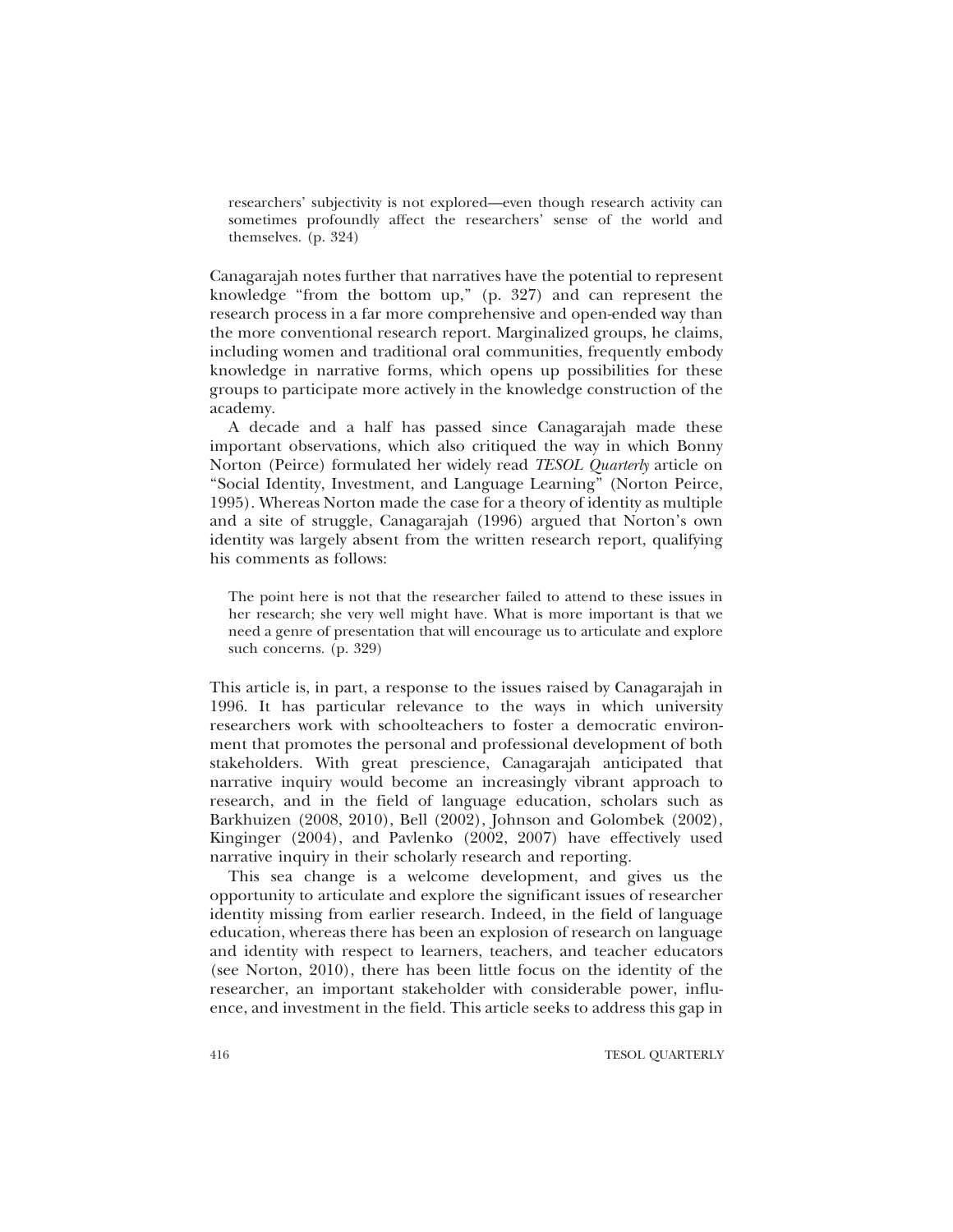the language education literature, and makes the case that narrative inquiry generates the kind of data that are essential for research as praxis, in which there is a productive and sustainable relationship between theory, research, and classroom teaching (Denos, Toohey, Neilson, & Waterstone, 2009; Norton & Toohey, 2004; Pennycook, 2004).

In this spirit, the central question we address in this article is as follows: To what extent can narrative inquiry illuminate the ways in which researcher identity is negotiated in language teaching research? This question is centrally concerned with the complex relationship between researchers who are also teacher educators, and teachers who are also research participants. Our research question is motivated not only by the gap in the research literature on researcher identity, but also by our desire as both researchers and teacher educators to extend research insights into classrooms and communities, in the interests of enhanced language learning and teaching. In many fields of education, including language education, many researchers are also teacher educators, and there is a great need to better understand how the relationship between researchers and teachers is co-constructed.

In our research in Ugandan communities over the past decade, our research team at the University of British Columbia (UBC) has had the opportunity to appreciate and learn from the narratives of African teachers and students (see Kendrick, Jones, Mutonyi, & Norton, 2006; Mutonyi & Norton, 2007; Norton & Mutonyi, 2010; Tembe & Norton, 2008). Indeed, although interest in narrative inquiry in educational research has recently gained momentum in western countries, narratives have always been a powerful force in African epistemology. Scholars such as Yatta Kanu and George Dei, for example, speak of the power of narratives in African social life, noting that stories, proverbs, and anecdotes have played a critical role in promoting African philosophical thought, knowledge, and wisdom (Dei, 2004; Kanu, 2006). As we demonstrate in this article, our research has been enriched by these traditions.

This article explores a way to redress, in part, Canagarajah's (1996) observation that researchers' voices are frequently absent from research reports. In particular, it narrates how we engaged in our own storytelling during the digital literacy project, the process by which we sought to create opportunities for Ugandan teachers to share their stories, and how we negotiated our researcher identities in a rural African context. In doing so, as we demonstrate below, the article argues for the value of story in educational research (Connelly & Clandinin, 1990), and that of ''small'' stories in particular (Bamberg, 2004, 2006; Georgakopoulou, 2006). We support the case that small stories enrich traditional narrative inquiry, both theoretically and methodologically, and we illustrate how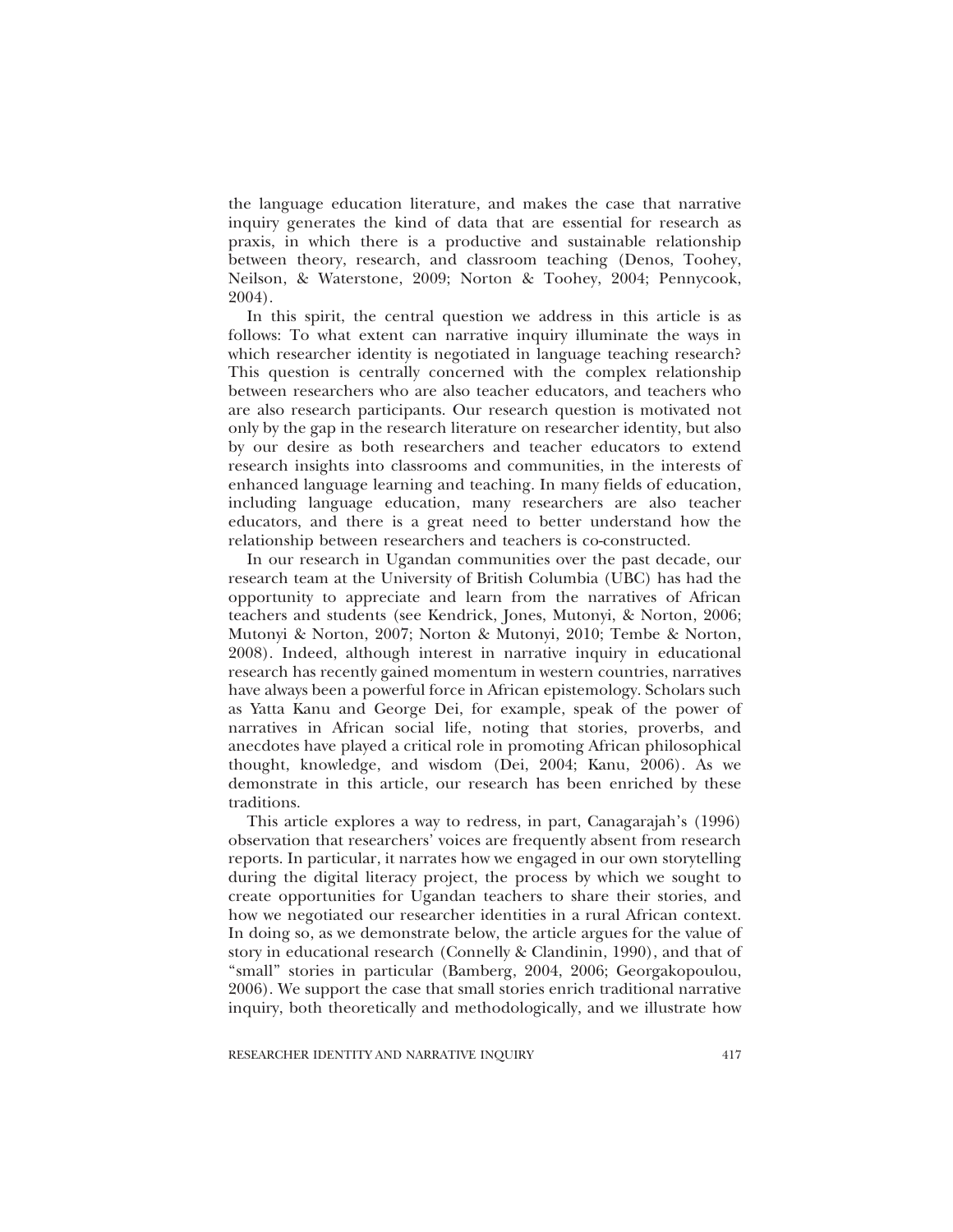small stories provide a compelling response to Canagarajah's plea for researchers to be more visible in research reporting.

# A STUDY WITHIN A STUDY

To address the research question discussed in this article, we draw on a recent digital literacy study (see Norton, Early, & Tembe, 2010) conducted as part of UBC's larger program of language and literacy research in Uganda. In 2003, Ugandan educators approached our research team for support in their efforts to promote English language and literacy in their country. A former British colony, Uganda is a country in which over 60 African languages are spoken, and English serves as the official language. English is the medium of instruction in all urban schools, both elementary and secondary, and in all rural schools after a period of transition in Year 4. As such, all teachers, not only those officially designated as English teachers, are teaching (English) language and content (see Barwell, 2005; Stoller, 2008; and Unsworth, 2008 for a variety of approaches and perspectives). Our ongoing research seeks to promote development along the collaborative lines advocated by the indigenous scholar Linda Tuhiwai Smith (1999), the literacy scholar Brian Street (2001), and the language educator Adrian Holliday (1994).

In one of our more recent projects, begun in September 2008, we were happy to accept an invitation by the principal of a rural school in eastern Uganda, Sebatya Secondary School, to help promote digital literacy in the school. We learnt that the school is a poorly resourced coeducational day school, with a population of 700 students and 35 teachers. The newly re-elected government of Yoweri Museveni had just introduced Universal Secondary Education into Uganda, and the increasing numbers of students seeking admission into the school was adding to the pressure on available resources. As scholars such as Mutonyi and Norton (2007), Snyder and Prinsloo (2007), and Warschauer (2003) note, much of the research on digital literacy has focused on research in wealthier regions of the world, and we appreciate the need for research in poorly resourced communities to impact global debates on information and communication technologies (ICT).

In August 2009, we made a research trip to Sebatya Secondary School, which initiated the first phase of our digital literacy study, which concluded in May 2010. In this phase of the study, we investigated the extent to which the eGranary portable digital library (www.egranary.org) and the associated teacher professional development in digital literacy, might be an asset in this multilingual school. The eGranary digital library, a powerful hard drive that can be accessed with limited electrical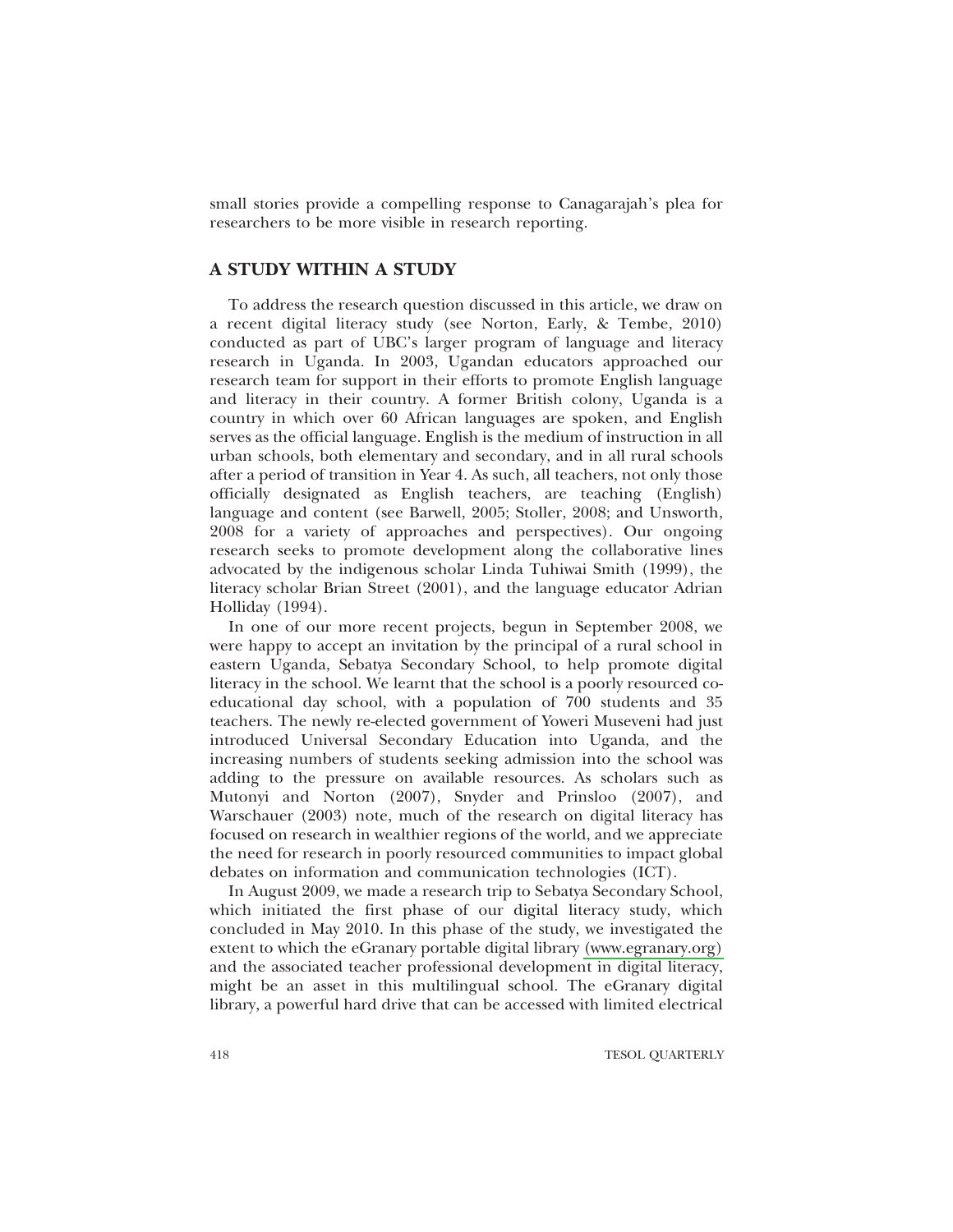power and no connectivity, contains millions of documents that can be searched like the Internet. It includes Wikipedia, World Health Organization materials, Africa Journals Online, and numerous other resources, and can be adapted to upload local content. It can thus provide situated digital learning opportunities for teachers and students, enriched curricular materials for teaching English as an additional language across different subject areas, and opportunities for integrating local and global knowledge.

In our August 2009 research visit, we met with the school principal, teachers, and students; we explained our research interests; conducted workshops on the use of eGranary and digital cameras; administered a detailed questionnaire to teachers; and conducted a series of focus group interviews with nine teachers. Two of the teachers were English teachers, whereas the remaining teachers integrated language and content teaching in the humanities, sciences, and social sciences. We conducted further questionnaires in October 2009 and March 2010, and continued to maintain regular contact with the school via email, surface mail, telephone, and Skype. At the conclusion of this phase of the project, on 25 May 2010, using a trainer-of-trainers model, we made arrangements for three of the focal teachers to participate in an eGranary upgrade workshop in Kampala, the capital city of Uganda.

During our August visit, there were two central sites in which we interacted with teachers. The first site was the school's largest room, which functioned as a staff room, computer laboratory, and instructional space. It was the only room in the school that had electricity, and contained large laboratory-style wooden tables covered with brightly colored cloth, multiple hard-backed chairs, and two functional computers. There was also a blackboard in the front of the room. It was in this room where the principal introduced us to the teachers, and in which we contributed additional information about our research, ourselves, and the digital equipment we had brought with us. The second site was the principal's office, where we conducted focus group interviews with the teachers. This room, the most private in the school, was very small, with the principal's desk taking up most of the space. About six chairs for visitors were arranged around the desk, and there was a small window looking out onto the school grounds.

The purpose of this article is not to address findings from the digital literacy study (see Norton, Early, & Tembe, 2010), but to focus on data the authors collected in August 2009. What became clear to us, in analyzing data from our tape-recorded presentations and discussions, our researchers' field notes and reflections, and our tape-recorded focus group interviews, was that stories told by us as the researchers, frequently co-constructed with teachers, formed an important and recurring theme in the data, and indexed a variety of researcher identities. An analysis of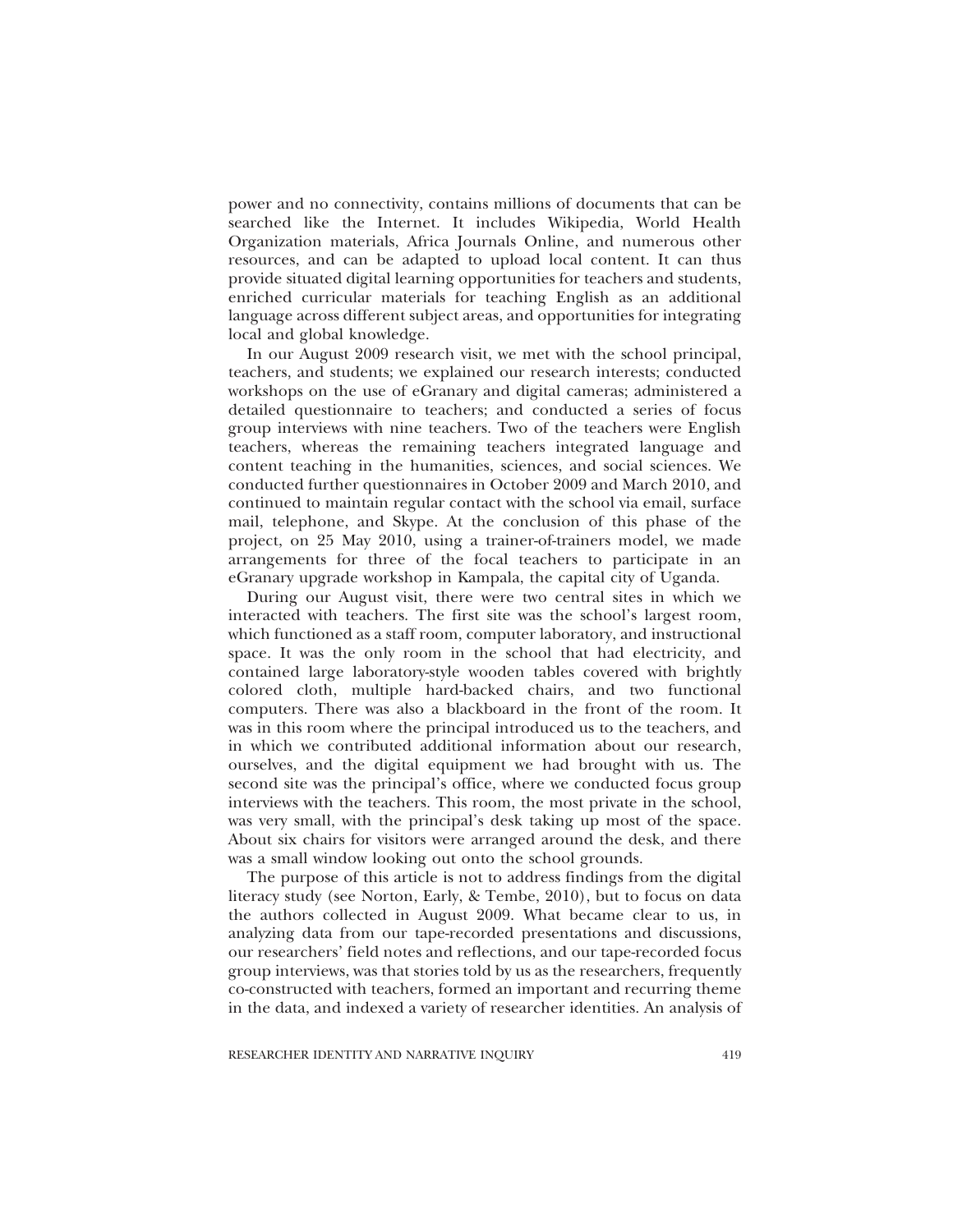these stories provides important insights into our research question: To what extent can narrative inquiry illuminate the ways in which researcher identity is negotiated in language teaching research?

# CONCEPTUAL FRAMEWORKS AND DATA **CATEGORIZATION**

In categorizing pages of transcript data capturing 26 hours of interviews, reflections, discussions, and presentations, we needed a conceptual framework to help us determine what constituted a story, in general, and a small story in particular; further, we needed a conceptual framework to help us navigate data focusing on researcher identity. We turn to an elaboration of each of these areas.

# Stories and Small Stories

A comprehensive conceptual framework of what exactly constitutes a story, as distinct from other genres such as editorials, essays, poems, and reports, is a source of some debate in the broader educational literature and, in fact, constituted the subject of a special issue of the Journal of Pragmatics as far back as 1982 (Coots, 1982). More recently, the literature on narrative inquiry has explored a range of characteristics of the story, and we have found insights by Connelly and Clandinin (1990) and Clandinin and Connelly (2000), which are drawn from a wide range of narrative research, particularly helpful in the categorization of stories in our data. Further, the work of Bamberg (2004, 2006) and Georgakopoulou (2006) has given us much insight into small stories, which became the focus of our data collection.

Connelly and Clandinin (1990, p. 8) make the case that ''stories function as arguments in which we learn something essentially human by understanding an actual life or community as lived.'' This suggests that there is an important relationship between the storyteller and the intended audience; storytellers use stories to reflect upon life and to explain themselves to others. The storyteller is thus seeking a human connection with the audience and is striving for an affective response. The constructs of place, context, and time are crucial in the production of such narratives. With regard to place, Connelly and Clandinin (1990) argue that ''Place is where the action occurs, where characters are formed and live out their stories and where cultural and social context play constraining and enabling roles'' (p. 8). As Barkhuizen (2008) notes, such places are best understood with reference to wider sociocultural and political contexts, operating at local, national, and international levels. With regard to time, the central structure, as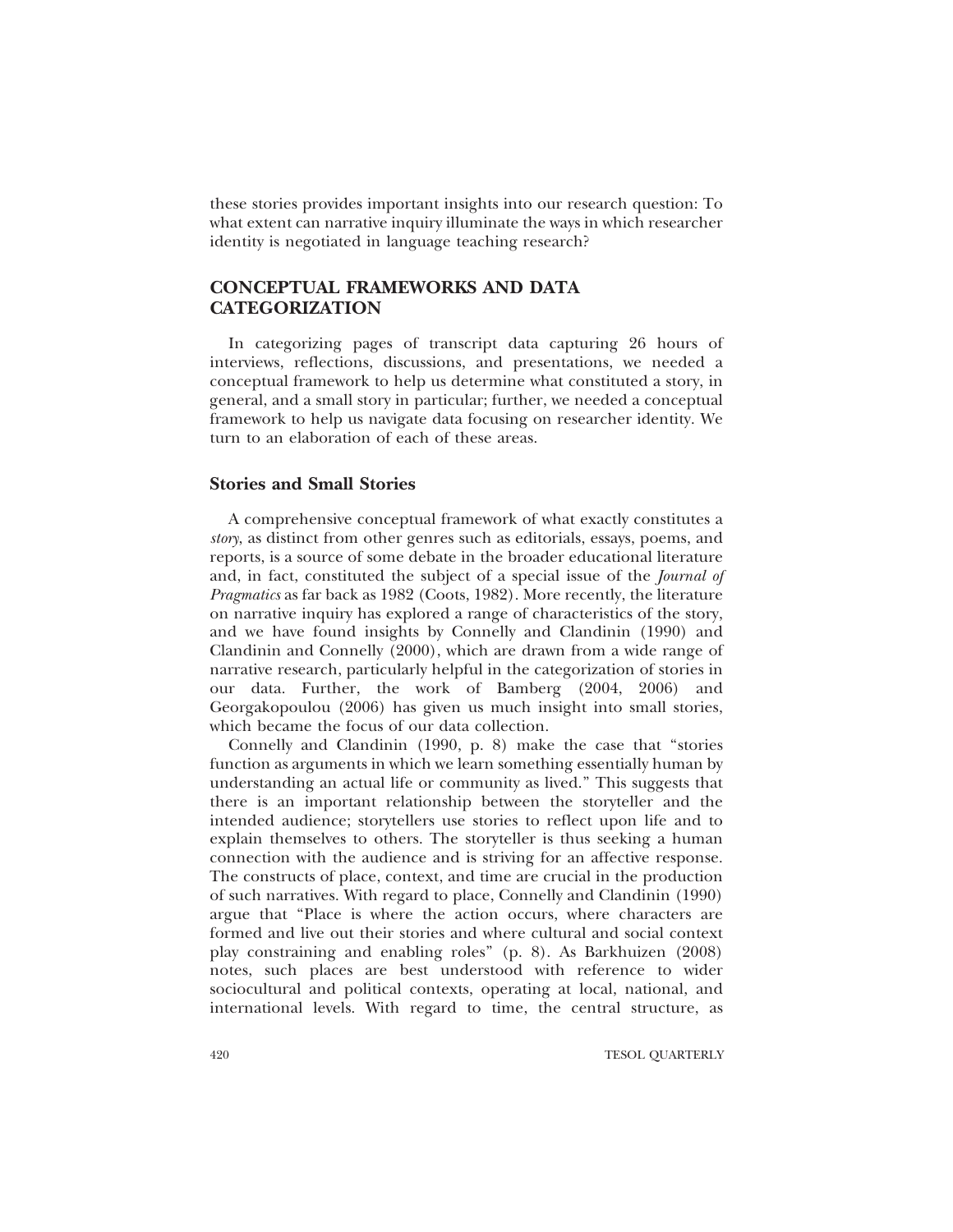Connelly and Clandinin (1990, p. 9) note, is the frame of past-presentfuture, and narrative data sources may be classified with reference to their temporal orientation.

In reflecting on the stories we shared with teachers, we have also found the distinction between big and small stories in narrative inquiry very helpful. As Georgakopoulou (2006) notes, following Bamberg (2004), much narrative research addresses what could be called prototypical, or big, stories, which are fully fledged autobiographical life histories, examining nonshared personal experience of single past events. Relatively unexplored is what she and Bamberg have called "small" stories or "snippets of talk" (Georgakopoulou, 2006, p. 123) that are generally not regarded as part of the canon:

[S]mall stories … are employed as an umbrella-term that covers a gamut of under-represented narrative activities, such as tellings of ongoing events, future or hypothetical events, shared (known) events, but also allusions to tellings, deferrals of tellings, and refusals to tell. These tellings are typically small when compared to the pages and pages of transcript of interview narratives.

# Narrative Constructions of Self

What is particularly powerful about the concept of small stories, given our interest in researcher identity, is their significance for exploring the relationship between narrative and identity, or what Bamberg (2004, p. 368) calls a ''narrative construction of self.'' Whereas big stories may be oriented toward life histories, small stories are situated in small talk and chit-chat, frequently constructed in interaction and traced in discourse. Such small stories-in-interaction do not necessarily create a coherent sense of self, but highlight diverse identity positions in everyday interactive practices, and are highly significant for identity work. As Bamberg (2004) argues,

Rather than seeing narratives as intrinsically oriented toward coherence and authenticity, and inconsistencies and equivocations as an analytic nuisance, we turn the latter into what is most interesting. They offer ways into examining how storytellers are bringing off and managing a sense of themselves in contexts that require interactive accounting. (p. 368)

As an extension of Bamberg's work, Georgakopoulou (2006) calls for more systematic research on small stories that establishes connection between their interactional features and their sites of engagement, and considers the implications of their inclusion for narrative research on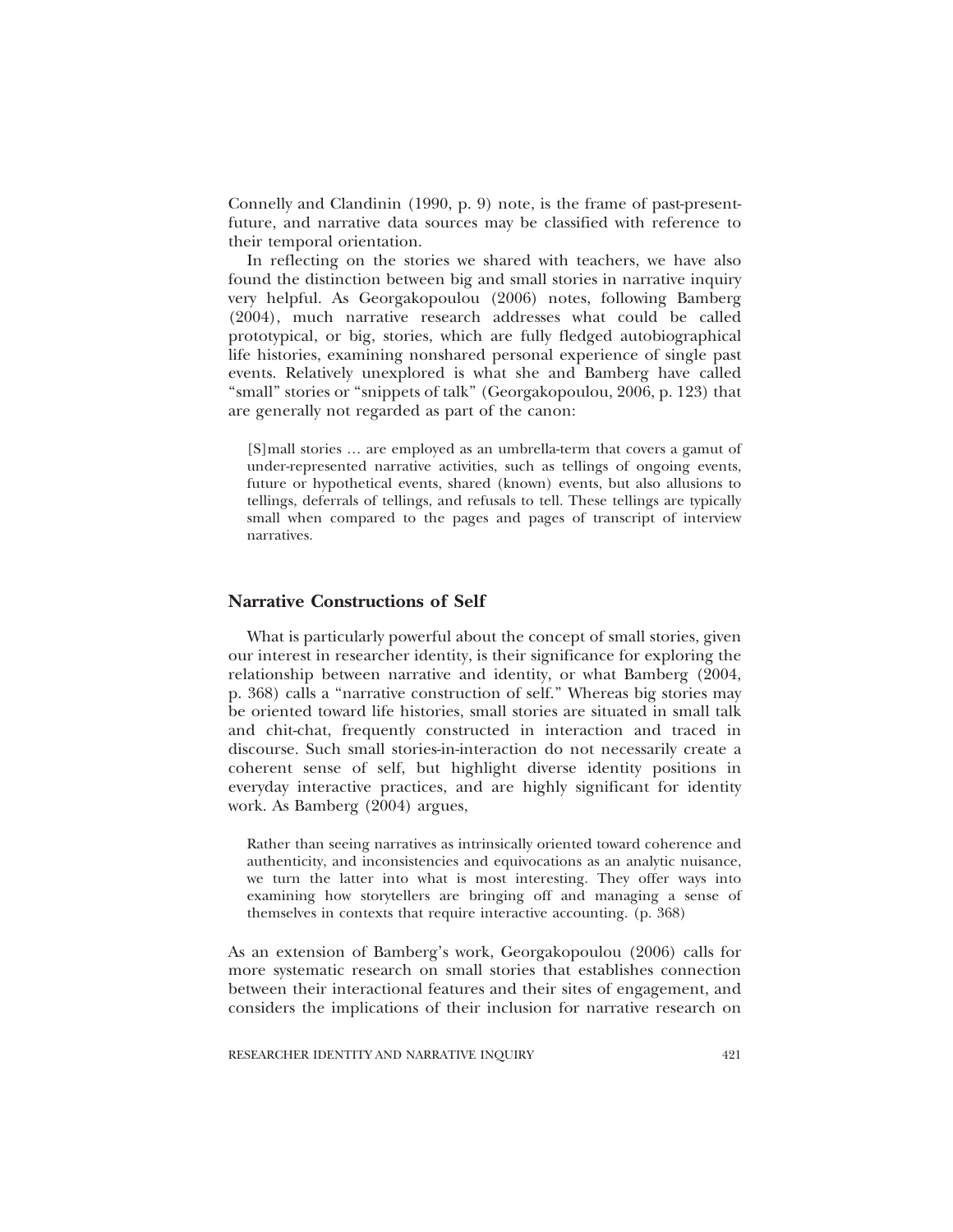identity analysis. Such research requires a shift from the more essentializing question of what narrative tells us about the construction of self, to a consideration of ''how do we do self (and other) in narrative genres in a variety of sites of engagement'' (p. 128; italics in the original).

Norton's work on language and identity (Norton, 2000, 2010), as well as that of Block (2007), Kramsch (2009), Pavlenko and Blackledge (2004), and Toohey (2000), has also been helpful in providing a conceptual framework for categorizing and analyzing data on researcher identity. In terms of Norton's work, which draws on poststructuralist theory, identity is theorized as multiple, changing, and a site of struggle; it is conceptualized as produced in the context of diverse relations of power, operating at the level of interaction between people, and in the context of broader social, political, and economic processes. At the level of social interaction, Norton (2010) notes, ''Every time we speak, we are negotiating and renegotiating our sense of self in relation to the larger social world, and reorganizing that relationship across time and space'' (p. 350).

Further, Norton makes the case that identity is implicated in the investments that teachers and students have in the practices of classrooms and communities, and can also be imagined with reference to desires for the future. The concept of investment, a construct originally developed by Norton to explain the relationship between language learner identity and language learning commitment (Norton Peirce, 1995; Norton, 2000), can be equally applied to a language teacher's investment in a new research project, pedagogical practice, or training initiative. By asking the question, What is this language teacher's investment in our project?, we are simultaneously asking if the project will help the teacher acquire a wider range of symbolic and material resources, which will, in turn, increase the value of their cultural capital and social power, particularly in the context of schooling. Barkhuizen (2010), for example, draws on the concept of investment to explain a research participant's investment in language teacher education. As he notes,

Sela has invested in language teacher education, with the expectation that her university studies and specifically her teacher training will yield returns for herself, her family and the Tongan immigrant community. In getting as far as she has, Sela has made good use of the resources and opportunities available to her. (p. 13)

With particular reference to identity and narrative inquiry, as these pertain to contemporary conceptions of teacher education, key principles of relevance to our conceptual framework are drawn from scholars such as Barkhuizen (2010), Johnson and Golombek (2002),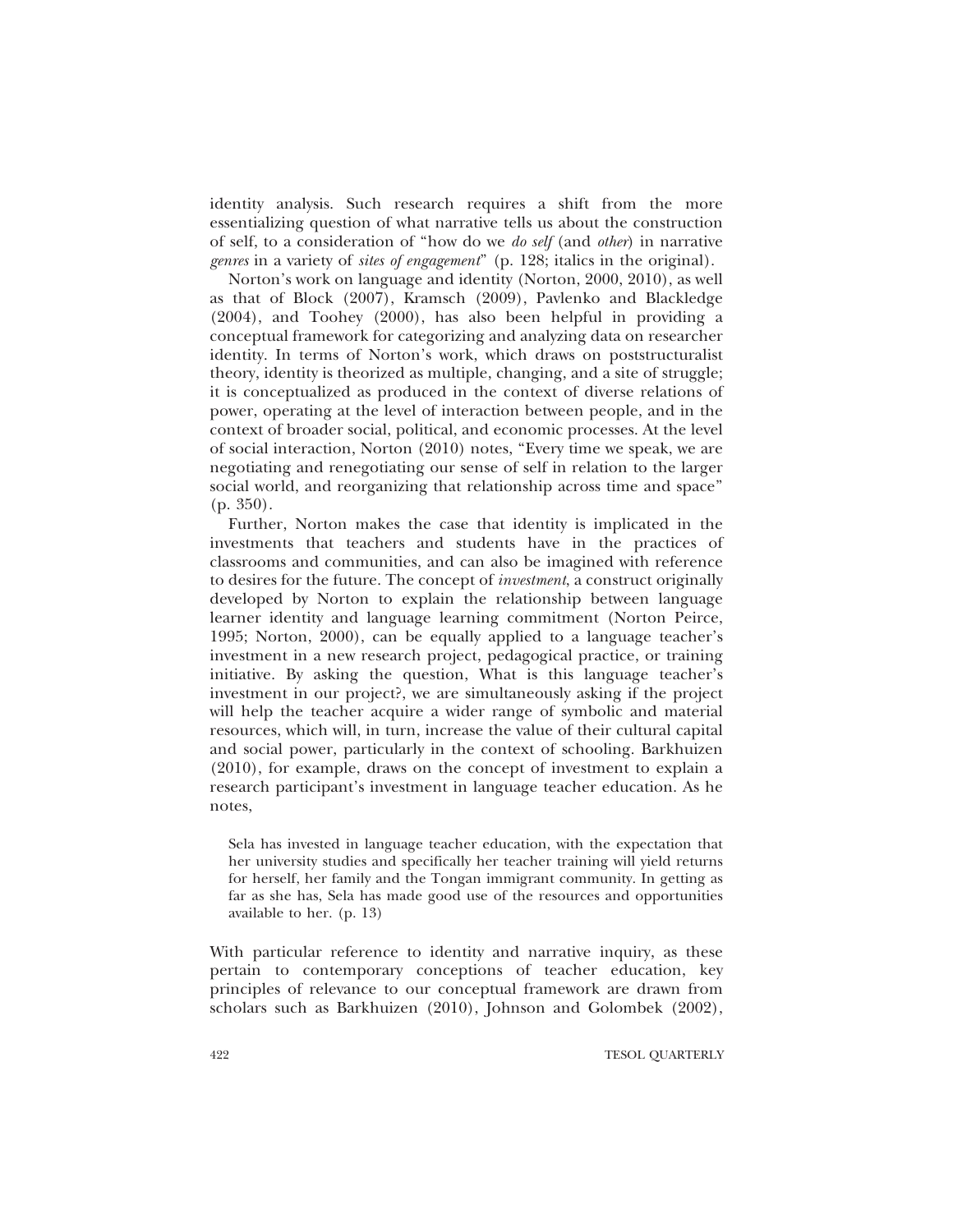Johnson (2006), and Tsui (2007). Central to this work, as Johnson (2006) notes, is the theorization of language teaching from a sociocultural perspective that ''defines human learning as a dynamic social activity, that is situated in physical and social contexts, and distributed across persons, tools, and activities'' (p. 237). However, as in language education more broadly, there has been a paucity of studies that explore the critical role that researchers' identities play in teacher education research. This is particularly important if teacher educators/researchers seek, as we do, to substantially redress how power inequities are enacted in institutional relations between universities and schools in both wealthy and poorly resourced communities.

# ANALYTIC METHODS

Whereas we could identify many small stories in our data, drawing on the criteria established by Connelly and Clandinin (1990), as well as Bamberg (2004) and Georgakopoulou (2006) discussed above, we wish to focus on those stories that index, in a particularly compelling way, the multiple researcher identities that we enacted in the digital literacy study. Language education research has investigated the complex relationship between researchers and teachers (Denos et al., 2009; Johnson & Golombek, 2002; Hawkins, 2004), highlighting the many complex and subtle ways in which power is negotiated in diverse research sites. We were sensitive to these issues, and the data suggest that we sought to present our own identities as complex and multifaceted, thereby fostering a process by which teachers felt comfortable in sharing their stories and their own varied identities. Equally important, however, given that the goal of the collaborative project was to enhance language learning and teaching in the classroom, we were interested in stories that indexed the teachers' investment in the project, and the extent to which they perceived the project as relevant to their own classrooms. As such, we focus on the small stories that illustrate how we sought to transform power differentials between researchers and teachers, and encourage investment on the part of the participants.

In this regard, we would like to clarify what we mean by power and offer two caveats with respect to our analysis of researcher identity. With reference to power, we are drawing in particular on Cummins (2000), who notes that relations of power can be either coercive or collaborative. In this article, we make the case that the diverse researcher identities we enacted arose from our desire to avoid coercive relations of power and to promote collaborative relations of power. At the same time (and this is our first caveat), we acknowledge that whereas we identified and categorized our more collaborative researcher identities with great care,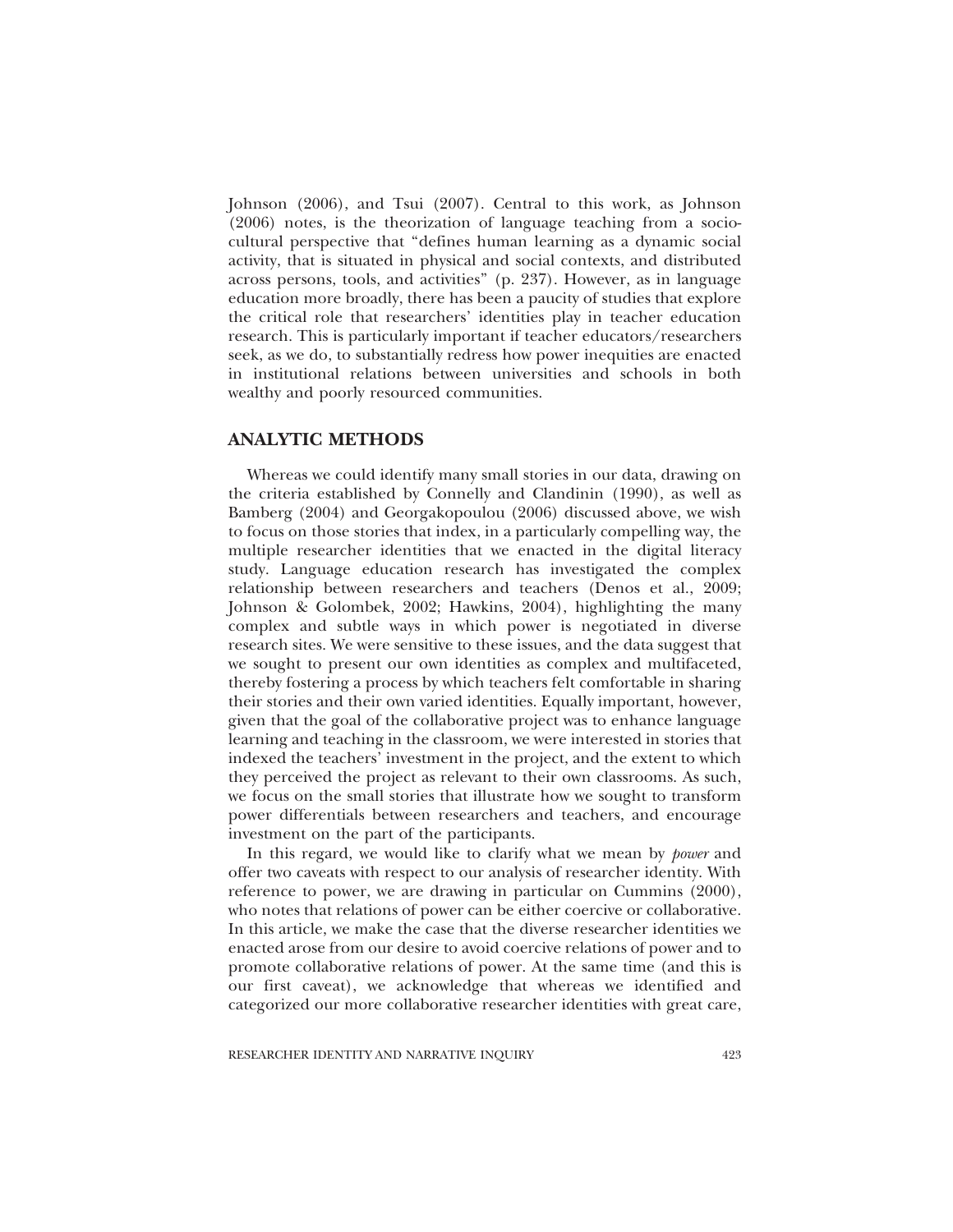we cannot assume that there was congruence between the ways in which we enacted these diverse identities, and the ways in which teachers perceived them. Indeed, given that each teacher's social history and institutional identity would be unique, each teacher would have different investments in the research project and, hence, their perception of our diverse identities. Our second caveat, however, is that we had many private conversations with teachers, during tea and lunch breaks, and collegial walks around the school grounds. Such informal data cannot be shared in a public forum, but it is our view that such interaction helped to promote collaborative relations between researchers and teachers.

In identifying a range of small stories in our data, our categorization of data proceeded through three phases. In Phase 1, initial coding and category identification, we independently read the transcripts and established what we each perceived to be the most salient emerging researcher identities. In Phase 2, we exchanged and shared our category systems and, through discussion, modified the existing set of categories and identified emerging clusters of constructions of researcher identities. In Phase 3, as an interactive process, we re-analyzed the data in more depth according to the established constructs of researcher identities as a test for robustness. Thus, the data were categorized inductively and recursively.

## Analysis of Researcher Identities

Through the analysis of the small stories pertaining to researcher identity, we became aware that four identity positions recurred most commonly in the narrative data, and we have classified them as follows: researcher as international guest, researcher as collaborative team member, researcher as teacher, and researcher as teacher educator. Nevertheless, whereas we have classified these small stories into one of these primary categories, there remain important overlapping features in many of the stories. To avoid confusion with respect to our respective identities, as well as those of observers/writers/researchers, we present our analysis of the four researcher identities in the third person.

#### Researcher as International Guest

When Norton and Early arrived at the Sebatya Secondary School on 6 August 2009, after a long dusty ride from the nearest town, the principal, Ms. Wakumire, invited them into the staff room, where the teachers were waiting to greet them. Ms. Wakumire welcomed them as valued guests of the school and explained that Norton was a Canadian scholar who had been to Uganda many times and had established a long-standing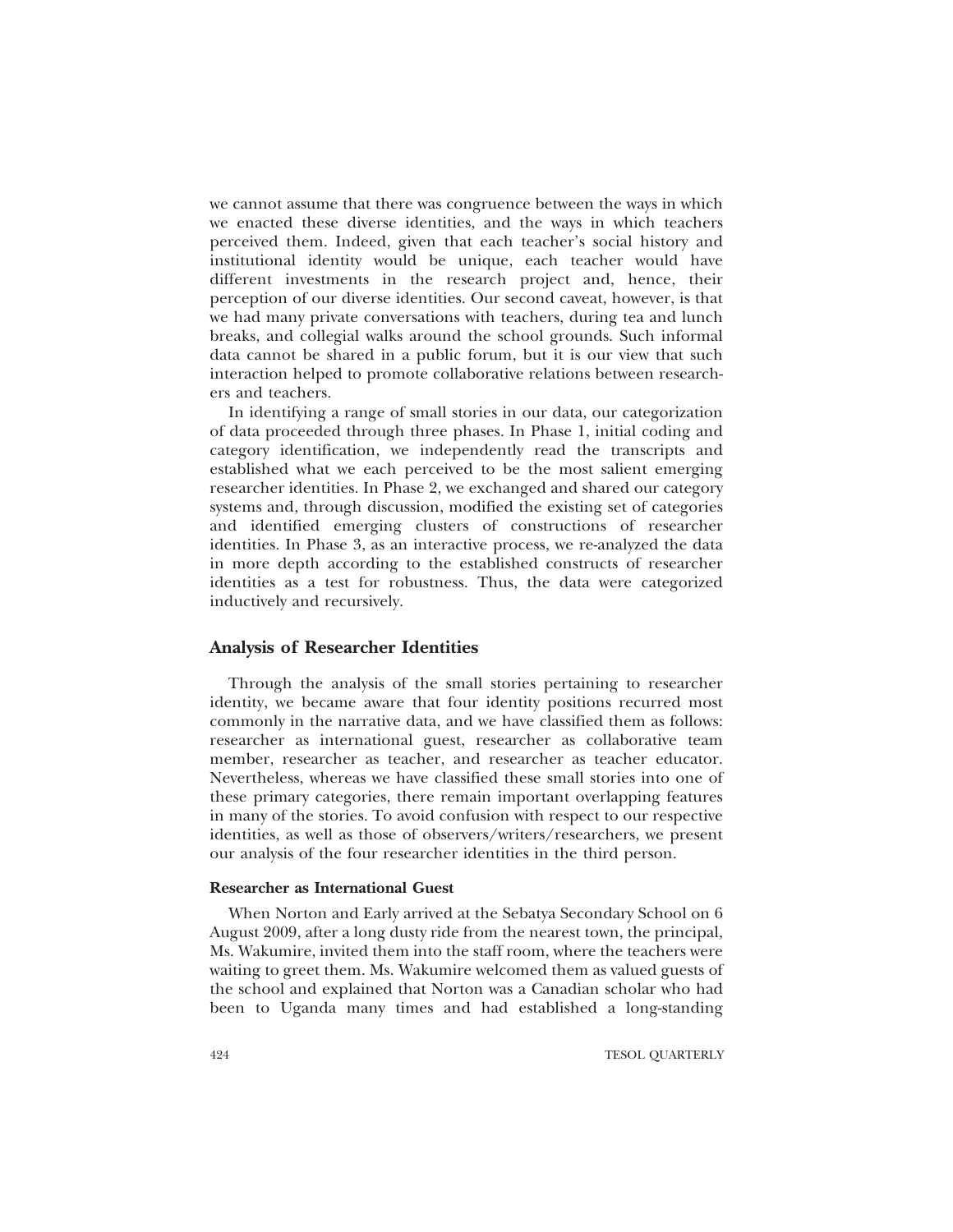relationship with her and other Ugandan educators. Norton thanked Ms. Wakumire for the introduction, and then proceeded to more fully introduce herself and Early to the teachers. She used a PowerPoint presentation, beginning with an image of a world map. The first three small stories illustrate the ways in which Norton sought to position herself and Early as what could be called *international guests*—that is, people with lives, histories, and a place in the broader world, whose longterm relationship with Ugandan educators led them to make the lengthy journey from their homes in Vancouver to a rural school in eastern Uganda.

Extract 1: [Norton, referring to an image of the world on the PowerPoint]. Alright let me do something…. because I'd like everybody to share stuff. Here's a map of the world, right? Margaret and I, we live here. This is where we live. You see. So this here—this here is North America and this is Vancouver. So we live—we live in Vancouver. Okay.

**Extract 2:** [Norton, still referring to the image of the world]. We flew from here [Vancouver] and we flew to England, which is over there. And we flew overnight to England and then we flew overnight to Uganda. So—two nights on a plane to get here. **Extract 3:** [Norton, searching Wikipedia on eGranary]. I'm going to see if I can find the University of British Columbia. That's our university. We're just going to see if it comes up. Yes it does. So you know um—see let me show you here. That's my university. University of British Columbia. OK. And it probably, you know, it's um and it gives us—look it tells us that it's around—this is 1908, so it's over a hundred years old—and our department there—oh let me show—you'd be interested in this. You see we live on the sea. So you see this is an image [shows an image of the campus with the ocean and the mountains in the background] there you can see—on the sea.

In these three small stories, Norton constructs the researchers' identities as international guests who live in a region of the world some considerable distance from Uganda. From the outset of the introductions, Norton states, then models, her belief in the centrality of sharing personal experience in the context of teachers' professional development. As she notes, "I'd like everybody to share stuff." She shows the location of the researchers' homes on the west coast of Canada and tells the story of the long journey they took across space and time to bring them to Sebatya Secondary School. By also providing some history and an image of their place of work, she provides a character setting for the two researchers and gives the teachers an image of where the two researchers live their daily lives, including a mind map of where the story of their journey to Uganda begins. In this way, they present themselves as people with homes and lives that they have left far behind. Moreover, in her narration of the small stories, Norton references Early by her first name, makes frequent first person references, and generally invites the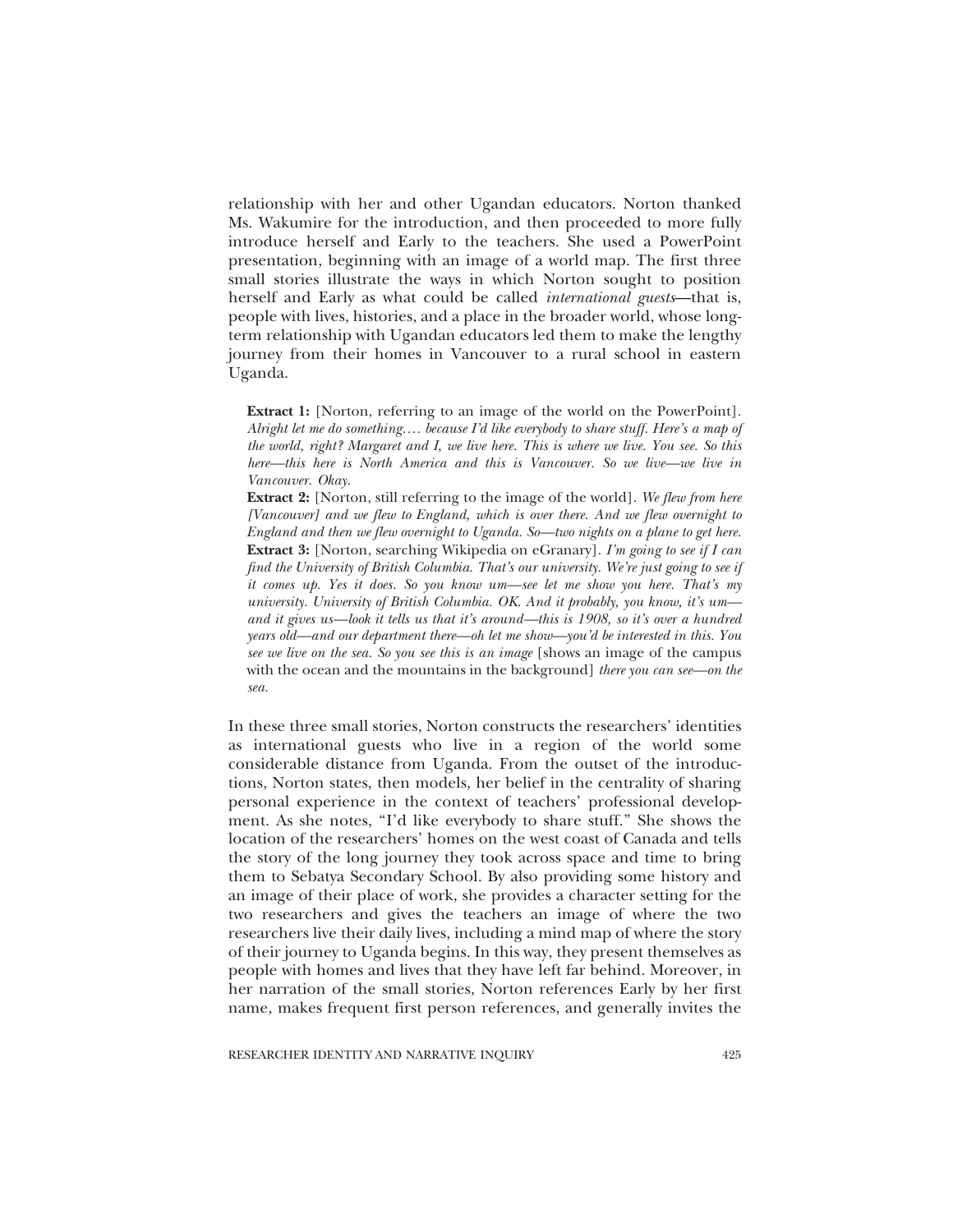teachers to think of the researchers as women who are open to sharing their own stories.

In Extract 4, Norton continues her story of the researchers' journey in which they carry in their suitcases nine computers, six eGranaries, plus two digital cameras, batteries, battery rechargers, and many books for a community library in a nearby region. As guests, it would be customary to arrive bearing gifts for the hosts, as a measure of appreciation for the hospitality they will receive. She also positions the researchers as guests who are uncertain of the rules and regulations of Uganda's Customs and Immigration, and are to some extent fearful of the immigration authorities. The story serves once again to make the researchers more visible and accessible as women who are themselves, at times, uncertain, vulnerable, and in positions where they lack power. This story was received with laughter—which became a frequent soundtrack throughout the time that the researchers spent with the teachers.

**Extract 4:** [Norton, referring to a range of equipment]. We brought all this equipment with us. And we were afraid—we were afraid the immigration people were going to stop us, and take all the equipment away. [laughter] So we had to hide it all, and we put it in funny things. But anyway they let us—there was no problem at all. So I'm very pleased about that because what we've done is that um we've brought this, these computers for you, but we've also brought computers and eGranary for research sites in [other regions]. So we brought nine computers with us—in our suitcases [laughter].

The researchers also realized their identities as guests who sought to show their appreciation in future visits. During one workshop that included students, the topic of the limited range of music available on eGranary came up. In Extract 5 below, Early recounted the story of what the research team had considered they might bring and checked to see what might be welcome in future.

Extract 5: [Early, addressing a digital literacy workshop]...you have all the information on eGranary, but if you like pop music and games and so on—another thing that's possible is that you—that we could—we can buy a hard drive which is empty and we can put some very small things—not as much as eGranary, but some very small things that might be interesting to you. Like games, like music. And uh the—we can—we can download from the web [and bring those to you]—and put onto a different hard drive. So you should let us know, too. Because next time we come we can come with a—not an eGranary but a hard drive that has things that young men and women are very interested in. As well as school work...[laughter]

Extract 5 once again presents the researchers as individuals who are not only concerned about research and scholarship, but also wish to respond to the investments of teachers and students, not only in the school context, but in wider community settings. In other words, in the same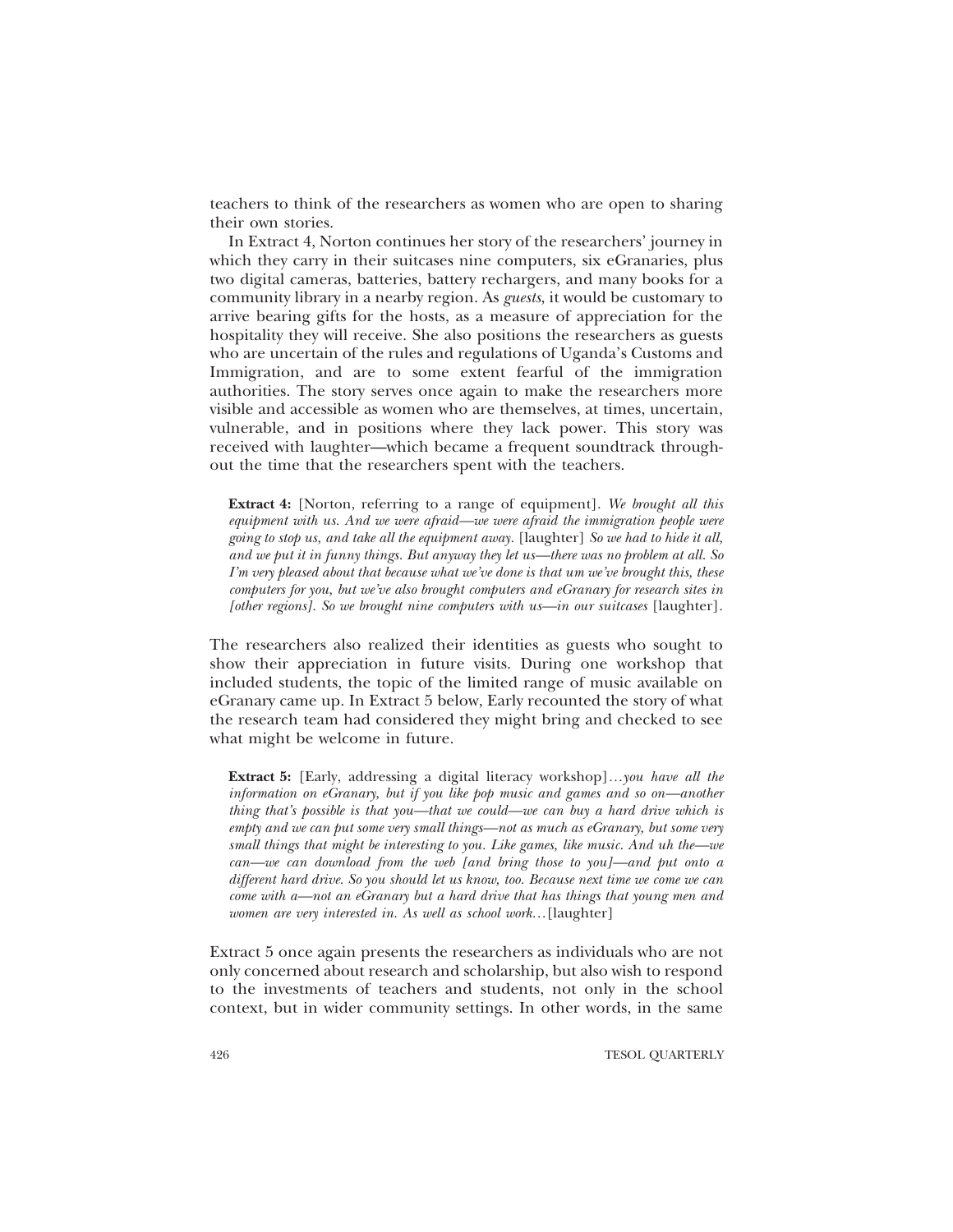way that the researchers sought to position themselves as having multiple identities, they also sought to recognize the multiple identities of research participants. As such, they also hoped to validate a wide range of participants' interests and experiences.

Although not explicitly present in tape-recorded transcripts, they also addressed in smaller and more private contexts, the complex issue of expectations regarding what gifts they were able to bring as international guests. They were careful to accurately index themselves as a small university research team with multiple commitments and limited resources, as distinct from a major funding agency or large nongovernment organization (NGO).

# Researcher as Collaborative Team Member

As may be noted from the extracts above, the researchers repeatedly indexed that they constituted a team, as evidenced by the way in which they consistently used the first person pronoun plural we. Their identities as collaborative team members were also realized in several other ways. For instance, when Norton paused, at the end of the narrative recounting of how eGranary came to be developed and used, to consider what might be the next logical step in the session, Early intervened with a supportive suggestion (Extract 6). She prompted Norton to continue the narrative by telling the teacher and student participants about the other digital equipment that they had brought with them. Norton then took the intervention as an opportunity to provide Early with the opportunity to address the group:

#### Extract 6

|        | Margaret: Do you want to mention the cameras?                                  |
|--------|--------------------------------------------------------------------------------|
|        | Bonny: Sure! Go ahead.                                                         |
|        | Margaret: No, go ahead.                                                        |
|        | Bonny: <i>No, go ahead, Margaret.</i>                                          |
|        | Margaret: Um, the other thing we've brought [holds up a digital camera]—how    |
|        | many of you have used a camera before?                                         |
|        | Speaker: (inaudible)                                                           |
|        | Margaret: So what we've brought are these [points to the camera]—teachers will |
|        | use them and they will figure out how they want you [the students] to use them |
| Bonny: | Yes.                                                                           |

At this point, Early adds that there is another UBC faculty member, Maureen Kendrick, that she and Norton work with, who is particularly interested in photography. She explains that each one of the team brings different interests and skill sets to the digital literacy project and that they learn from one another for the collective benefit of the team.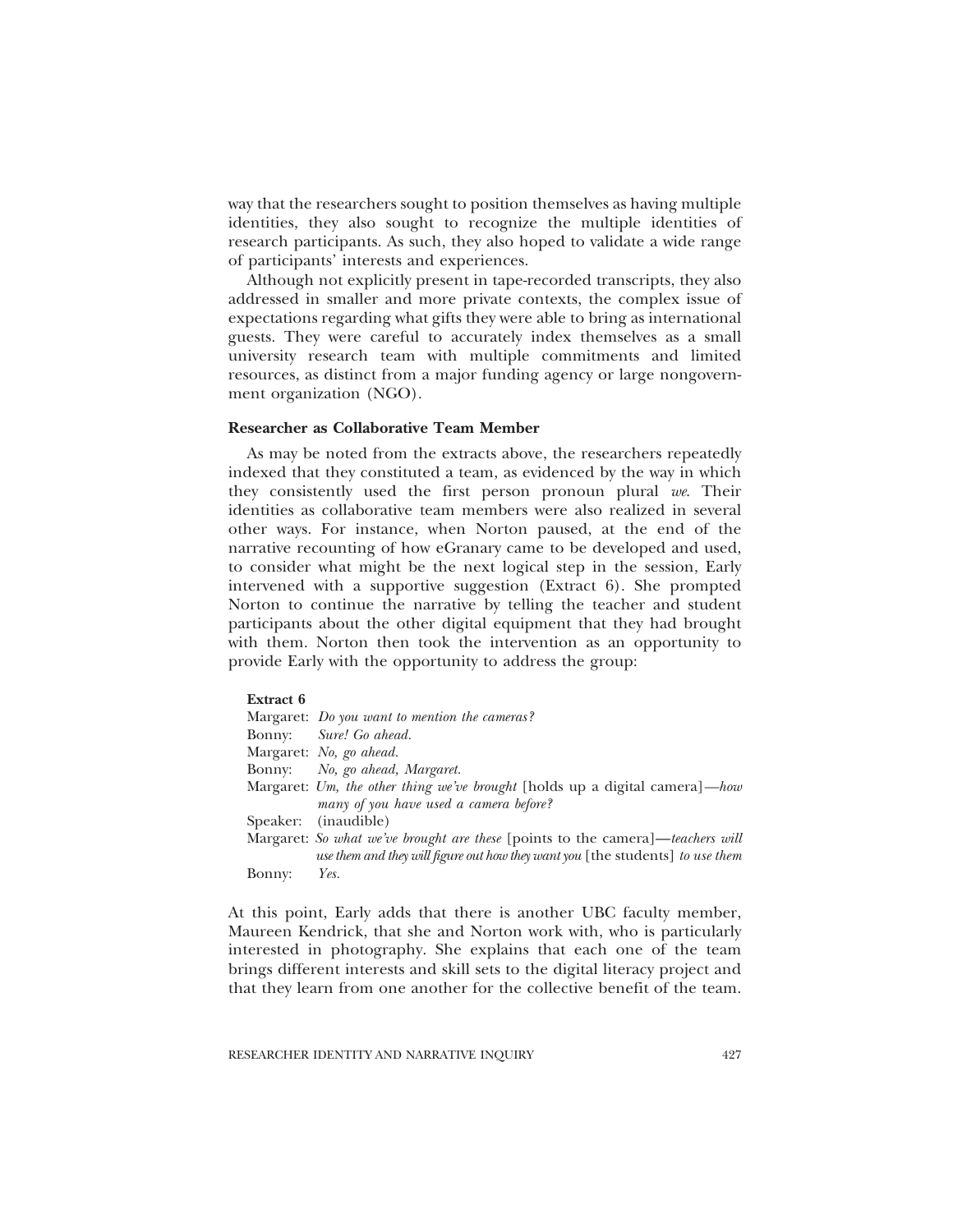In this small story about distributed knowledge among the researchers, researcher identity as collaborative team member is reinforced.

Early's comments about distributed knowledge among the three UBC faculty members were intended to reinforce the researcher's identity as one that valued teamwork. One of the participating teachers, Najji, provided evidence that this point was not lost on the participants. The following day, when Najji recounted to an expanded audience what had transpired during the workshop on the first day, he provided the following ''moral'' for the story of how teamwork can help to solve technical challenges in learning how to use the new digital equipment:

#### Extract 7

So our coming together like this is a way of putting our heads together to know what you can grasp—you can grasp a small part, he grasps another one, she gets another one. Now tomorrow the part which defeats you to get is the one you run to the friend and say 'now how do we do this? ' so that together we can access that information for our own good.

With regard to issues of investment, it is interesting to note Najji's comment that teamwork will enable the teachers to access information ''for our own good.'' The researchers were centrally concerned that the project be seen as both collaborative and relevant to Ugandan teachers, and Najji's comment suggests that the project did indeed yield benefits for classroom teaching. Extract 8 provides evidence that the conception of collaborative research in fact extended beyond the grounds of Sebatya Secondary School, to include other institutions in various parts of Uganda.

#### Extract 8

Norton: We've brought these computers for you, but we've also brought computers and eGranary for—do you know Busolwe? We are also working with a community library in Busolwe. And then we are also working at Kyambogo—So we are working with one of our students who has got his master's degree, and he's at Kyambogo University. He's working with primary teachers' colleges [in rural and urban areas].

This narrative of other research collaborators in Uganda and how, in turn, the participants in Sebatya were going to be part of a network that was building research capacity within Uganda, further reinforces the notion of researcher as collaborative team member locally, nationally, and internationally. It confirms that the researchers and, in turn, the teachers were part of a larger research team involved in collaborative projects in a number of sites around Uganda.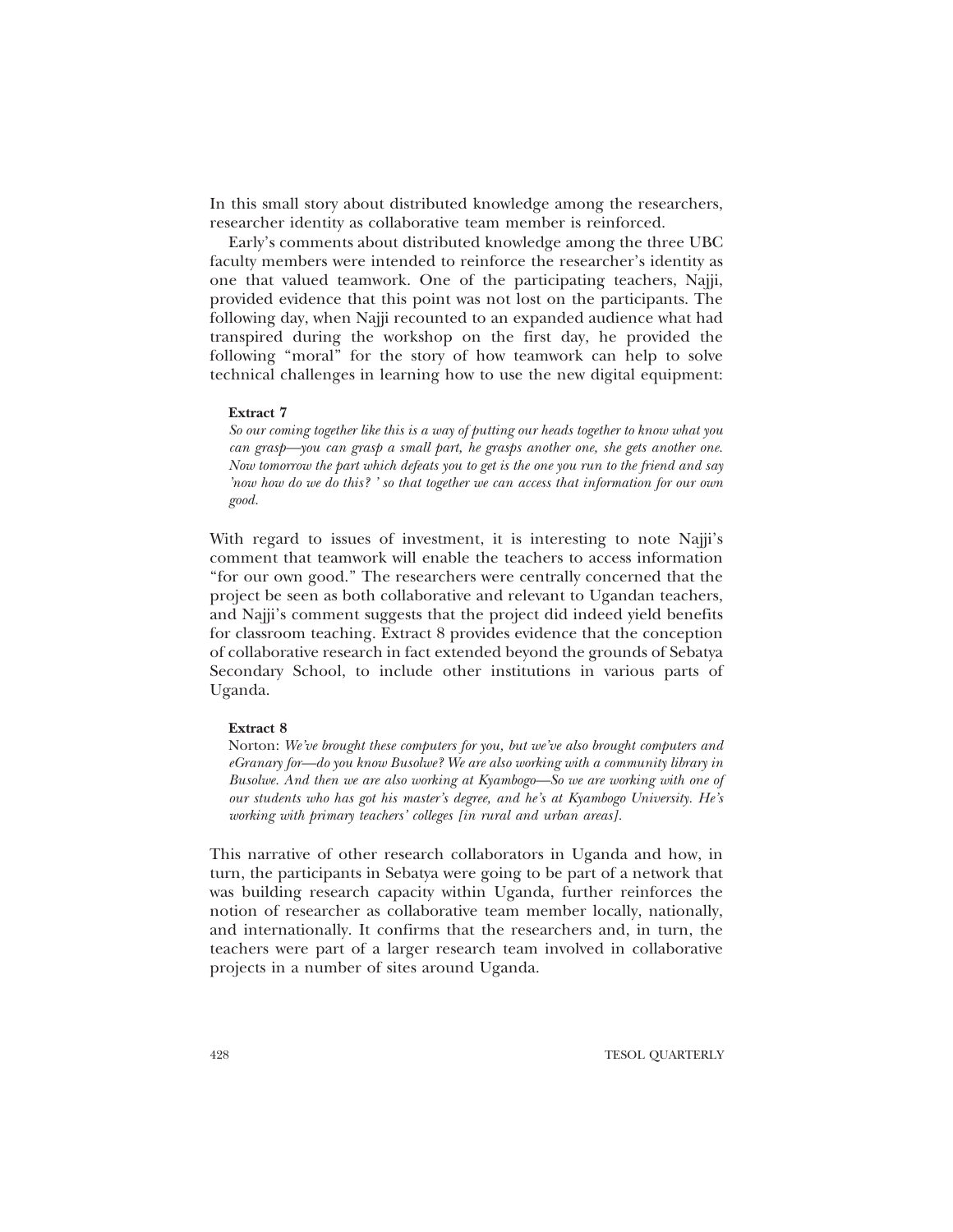#### Researcher as Teacher

A third researcher identity represented was that of teacher. This was evident, as might be expected, in the digital workshops, but also in the focus group interviews. The following extract in a focus group interview, in which Norton tells the participants what the researchers are interested in and why, is illustrative of the teacher identity:

#### Extract 9 [during focal group interview]

We'revery interested in what are your particular challenges that you find in teaching. Because obviously we are all interested in improving education. [Teachers: Mm.] Obviously. We are all teachers. [Teachers: Yes.] So we need to identify first of all the particular challenges that uh—that you—that you have in your own subject areas.

The researcher as teacher identity was also realized in the following small story. In Extract 10, during the workshop presentation on the second day of the visit, Norton thanks Najja, one of the focal participants, after he had superbly narrated to a large group what had transpired in the eGranary workshop on the first day of the visit, and what those in attendance had learned. The small story includes a statement of Norton's philosophy as a teacher.

#### Extract 10 [during a workshop presentation]

That is amazing. Thank you. And Najja, I'm…You know, the best thing about teaching is that in the end you want to stand back because you want people that you have taught to actually—you don't want them to depend on you anymore. You want people to be independent. And uh people have learned, so like, we can pack up and go home. [laughter]

In Extract 11 below, Norton seeks solidarity with the teachers and resists a practice that might position her in a more powerful position than the teachers. It illustrates how the researchers struggled to transform the principal's office from an interview room to a conversational space by rearranging the seating configuration in the room to promote a greater comfort level among participants. In this extract, Norton displays considerable discomfort when offered the principal's chair. Seeing her discomfort, the teachers rally to her aid and make space for her to come and sit with them on the sofa.

Extract 11 Bonny: Um. I think I'm—I'll probably have to sit over here— Abednigo: It's okay. You can sit on the principal's chair. Bonny: Sit on the principal's chair. Speakers: [laughter] Bonny: Uh—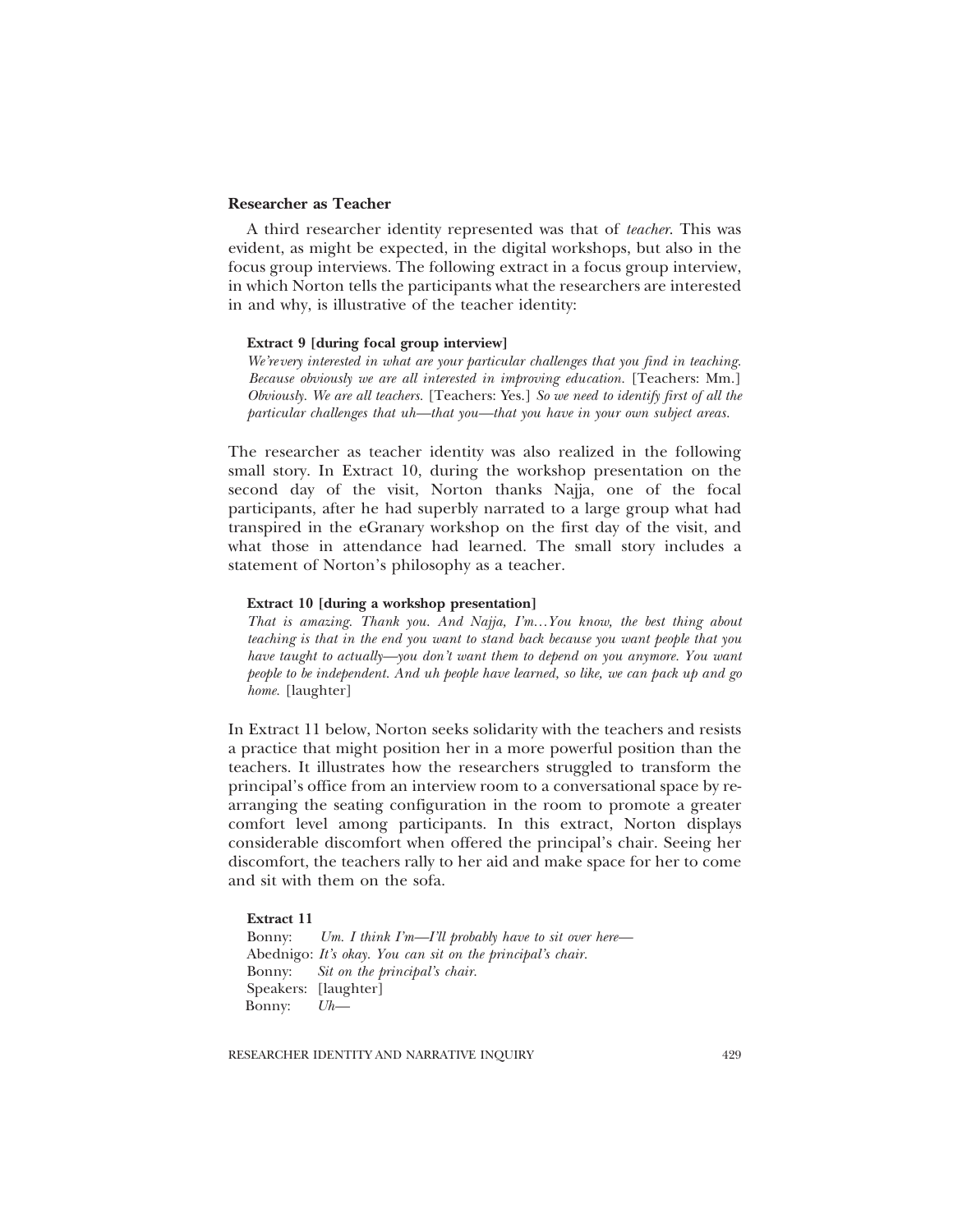| Abednigo: $And$ —                                                  |
|--------------------------------------------------------------------|
| Yeah. I'd—Just in the interest of—                                 |
| [inaudible]                                                        |
| Do you want your notepad?                                          |
| Yeah thank you. Um. Actually I feel kind of awkward sitting in the |
| principal's chair.                                                 |
| [laughter]                                                         |
| So I might end up sitting on top of this table.                    |
| Yeah, Bonny, come and sit here—I can sit on the other side.        |
| Oh. Okay.                                                          |
|                                                                    |

In Extract 9, Norton and Early illustrate how they sought to present themselves as fellow teachers rather than researchers. Indeed, Norton explicitly states, ''We are all teachers.'' In this way, they invited the teachers to share the challenges they had experienced in their teaching lives, with the confidence of knowing they had a sympathetic audience of colleagues. In Extract 10, Norton ''performs'' her role as teacher (Watson, 2006) and states her belief that she has succeeded as a teacher when the learner can perform a task independently, without the support of a more experienced mentor.

Extract 11 illustrates how Norton struggled to spatially as well as ideologically identify as a teacher by resisting the invitation to sit in the principal's chair. What is interesting is the degree to which some teachers appeared to empathize with her plight, and understood Norton's desire to distance herself from the principal's power and authority. At the same time, however, it is possible that some teachers may have been puzzled by the fact that the ''international guest'' would decline a show of respect and hospitality. Negotiating the multiple identities of the researcher was, at times, a site of struggle.

# Researcher as Teacher Educator

The fourth researcher identity enacted, and possibly the most important, was that of teacher educator. In the following co-constructed and negotiated narrative dialogues, a particular version of the researcher's self as teacher educator is realized. The first extract comes from Norton's narration of how the researchers might change their plan for a session designed for teachers, after the unanticipated addition of 30 senior students as workshop participants.

**Extract 12:** So what I think we will do is get some feedback from the students, and I think that's also good for the teachers to hear. And then after we've got feedback from the students, then we'll just, you know, we'll clear the room and just work with the teachers. Does that make sense, Margaret?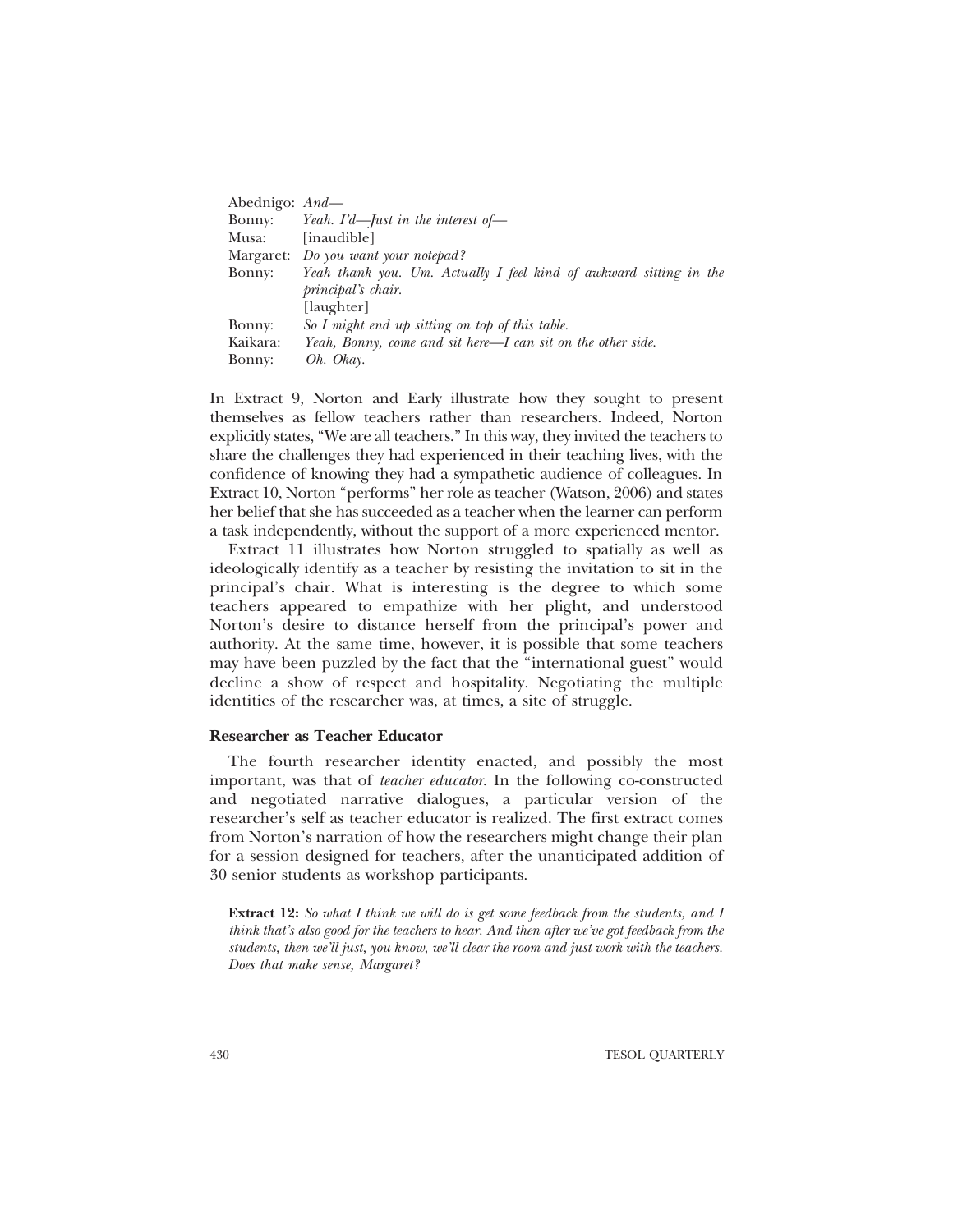In Extract 13, in one of the focus group sessions, Early co-constructs with teachers a small story about changing and contrasting views on the use of mother tongue in the multilingual classroom.

#### Extract 13

| Margaret: Um. In language teaching in North America for a long time they told people   |
|----------------------------------------------------------------------------------------|
| not to use the native languages. This is really changing now. And the                  |
| government actually in some places have policies that are-have changed                 |
| their mind. And so they're encouraging local language use.                             |
| $Mm$ .                                                                                 |
| Margaret: But it sounds as though here when the teachers do it they're almost as       |
| though they're going against the-the policy.                                           |
| $Mm$ .                                                                                 |
| Margaret: Is that-is that right? Do you feel-When you use the local language,          |
| Kaikara: <i>Yeah</i> , yeah.                                                           |
| Margaret: $\rightarrow$ you might feel like you're doing something that's forbidden or |
| Kaikara: <i>You—you—we are condemned if we</i>                                         |
| [laughs]                                                                               |
| Bonny: <i>Yeah</i> , yeah.                                                             |
| Kaikara: We are not doing the right thing.                                             |
| Yeah                                                                                   |
|                                                                                        |

In the following two extracts, Norton indexes the teacher educator identity as she co-constructed and negotiated the following small stories on how the fine arts teacher (Extract 14) and an English teacher (Extract 15) narrated how they might use eGranary with their students.

#### Extract 14

- Bonny: And Najja but in arts, how do you think you can use [eGranary] in arts? Fine art.
- Najja: All those things there. So if the students can access that—I think it would stick much better to them —if they see it and internalize it themselves—than you telling them.
- Bonny: So that they would take some ownership of the learning.

- Najja: Yes. Yes.<br>Bonny: That they Bonny: That they—So it's not only the teacher who says this Najja: Who says it—should be like this.
- Who says it—should be like this.
- Bonny: There's also a wider authority as well.
- Najja: Because it is supposed to be student-oriented and me I am to guide them. You give the basic, then the student develops the—the skill.

In Extract 15, Penina, one of the English teachers, responds to Norton's question of what local content, specifically, she might wish to add to eGranary.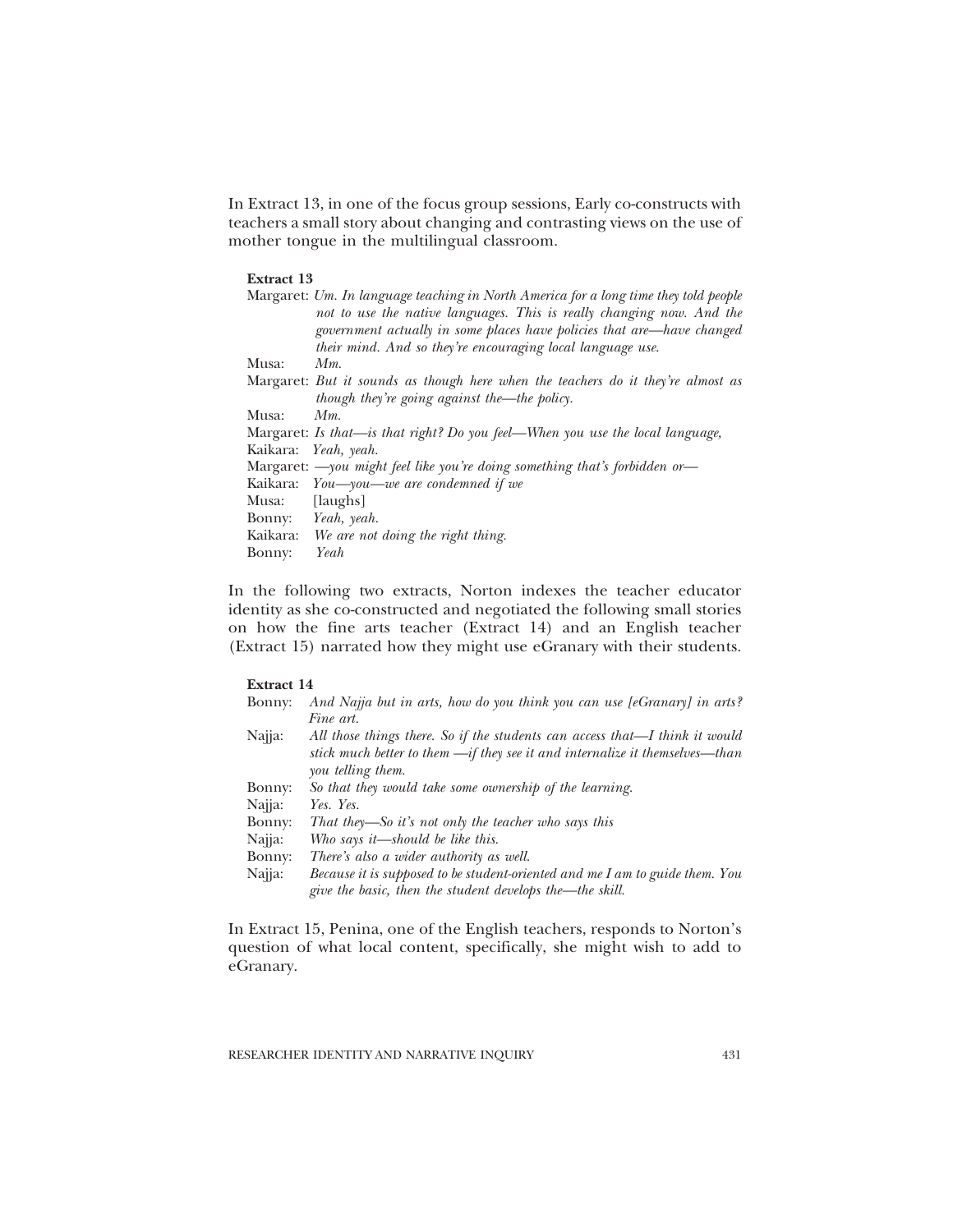#### Extract 15

Penina: Now, um-of course now here we have been asking students to write stories— $[\,\ldots\,]\,\llap{$\;\longrightarrow\;$}$  if I wrote a story when I'm in England. [Bonny: Yes.] I will use this—a different setting. [Bonny: Yes.] You get—I hope you get it. [Bonny: Yes, absolutely.] But now if I was going to write  $a$ —a story on—on the setting of Uganda, I will use different names, —[Bonny: Yes, exactly.] Different characters. [Bonny: Yes.] The setting would be different. [Bonny: Oh lovely.] So actually it can help either in language [Bonny: Yes]—or teaching— [Bonny: I agree]—other literature skills.

In the four extracts 12–15 above, there is much evidence to support the position that the identity of teacher educator was realized in diverse small-story narratives. Interestingly, this was realized most commonly in the smaller focus group interview sessions than in the presentations in the large-group settings. The researchers found the intimate context a more productive setting in which to work professionally with the teachers.

# DISCUSSION

In preparing this article, we sought to reflect rigorously on how we conducted our educational research and the ways in which our own stories, and those of teachers in the study, were an integral part of the research process. Our analysis confirms that our researcher identities were subject to constant negotiation and change and that diverse narrative structures were frequently harnessed in order to render the power relationships between researchers and teachers more equitable. The multiple identities we enacted, including that of international guest, collaborative team member, teacher, and teacher educator, served to construct the researcher as complex and multifaceted, and the small stories we analyzed made these identities visible. To address the relationship between researcher identity, narrative inquiry, and language teaching research in greater detail, we discuss our data with respect to Hawkins and Norton (2009), who are centrally concerned with language teacher education and social change. With reference to a wide range of research, they offer five principles that we used to examine researcher identity with respect to narrative inquiry and language teaching research.

The first principle of central interest to our research is the principle of reflectivity, in which teacher educators display ''deep reflectivity on their own practices'' (Hawkins & Norton, 2009, p. 7). Extract 5, wherein Early recounts the small story with respect to what else the research team might bring to their hosts in future visits, is an index of our reflectivity as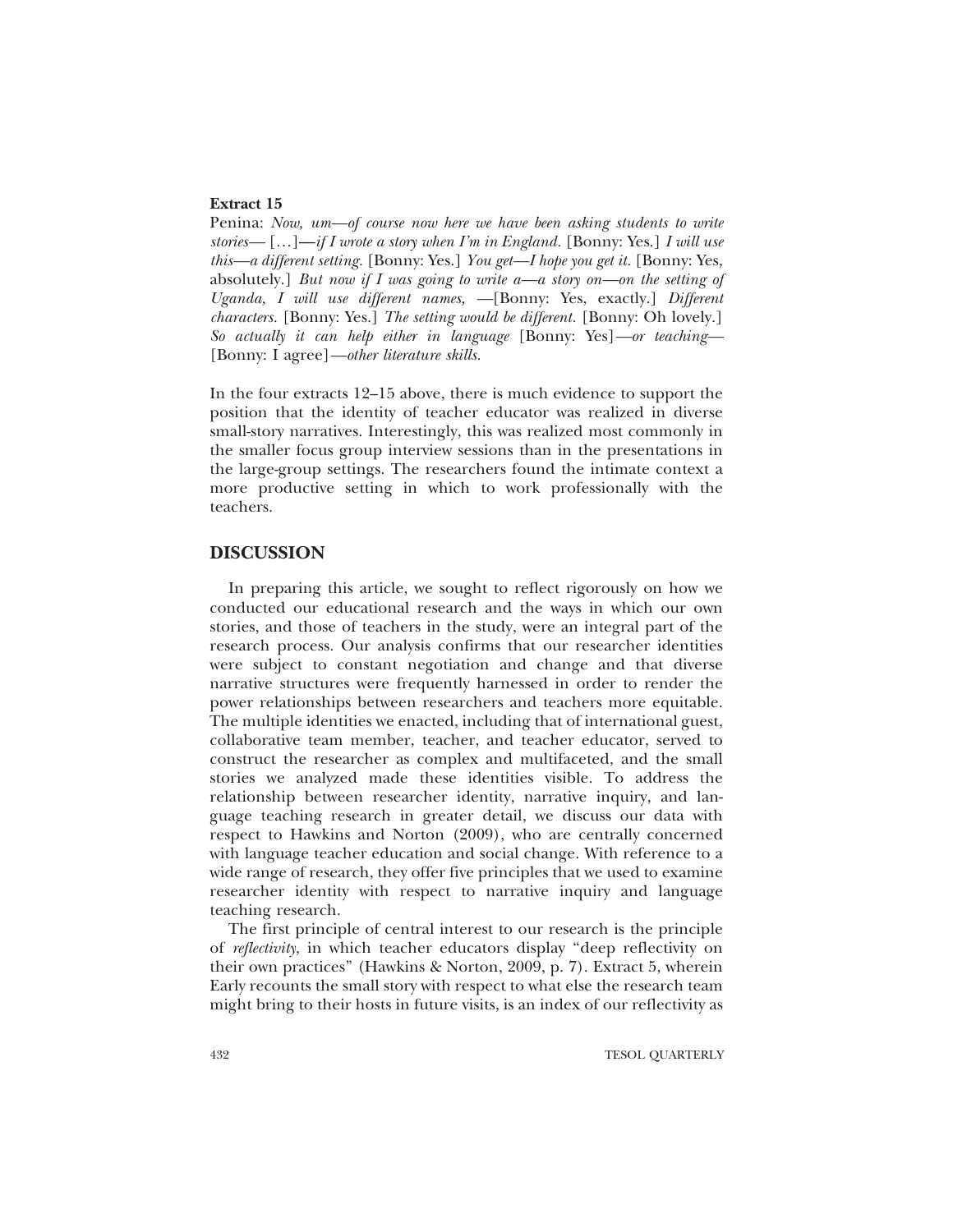both researchers and teacher educators. Prior to leaving Vancouver, we debated at length whether to focus on the use of eGranary, or whether to bring other digital materials loaded onto a hard drive. Apart from the music and games referenced in Extract 5 to encourage the students to invest in digital literacies, we discussed bringing, in digital form, integrated language and content curriculum units and projects designed by teachers in Vancouver. However, we were reluctant to impose ideas over which the Ugandan teachers felt no ownership. We wondered how well such content-based units of work in English literature, social studies, mathematics, and science, designed for a Western context, might be appropriate within this rural African school. In the end we decided to wait until we had a more established relationship with the teachers, so that we could more effectively engage in professional conversations about how to recontextualize the work of Canadian teachers in the local Ugandan context.

The second principle, *dialogic engagement*, indexes the ways in which we sought to use collaborative dialogue to construct and mediate meanings and understandings. As Pavlenko (2002) notes, narratives are co-constructed and shaped by social, cultural, and historical conventions, as well as by relationships between the storyteller and interlocutor. As we analyzed our researcher narratives, we reflected on the extent to which our narratives were shaped by cultural, social, and historical conventions and by our desire to seek solidarity with our intended audience. Both researchers have witnessed hierarchical identities performed within institutions and have learnt that teachers often perceive that their own histories and experiences are irrelevant to teaching and research. We found this perception to be particularly common with teachers who have few material resources and a history of inequity at institutional and national levels.

Our narratives confirm that we were committed to changing this perception through dialogic engagement. In Extract 13, for example, both researchers promote the use of the mother tongue, as well as the development of multilingual literacies in content-based classrooms. We do this not only to promote multilingual literacies, but also to enable an appreciably greater achievement in student acquisition of subject-area knowledge than if students learned in an English-only environment (Cummins & Early, in press). Rather than presume that this pedagogical practice would be appropriate or, more to the point, possible within the tight policy constraints in Ugandan schools, we sought to engage in dialogue with our participants regarding this practice.

The third relevant principle is the *situated nature of programs and* practices. Hawkins and Norton note that critical language teacher educators draw on their cultural and historical knowledge of the context and students in order to work innovatively with teachers. In this regard,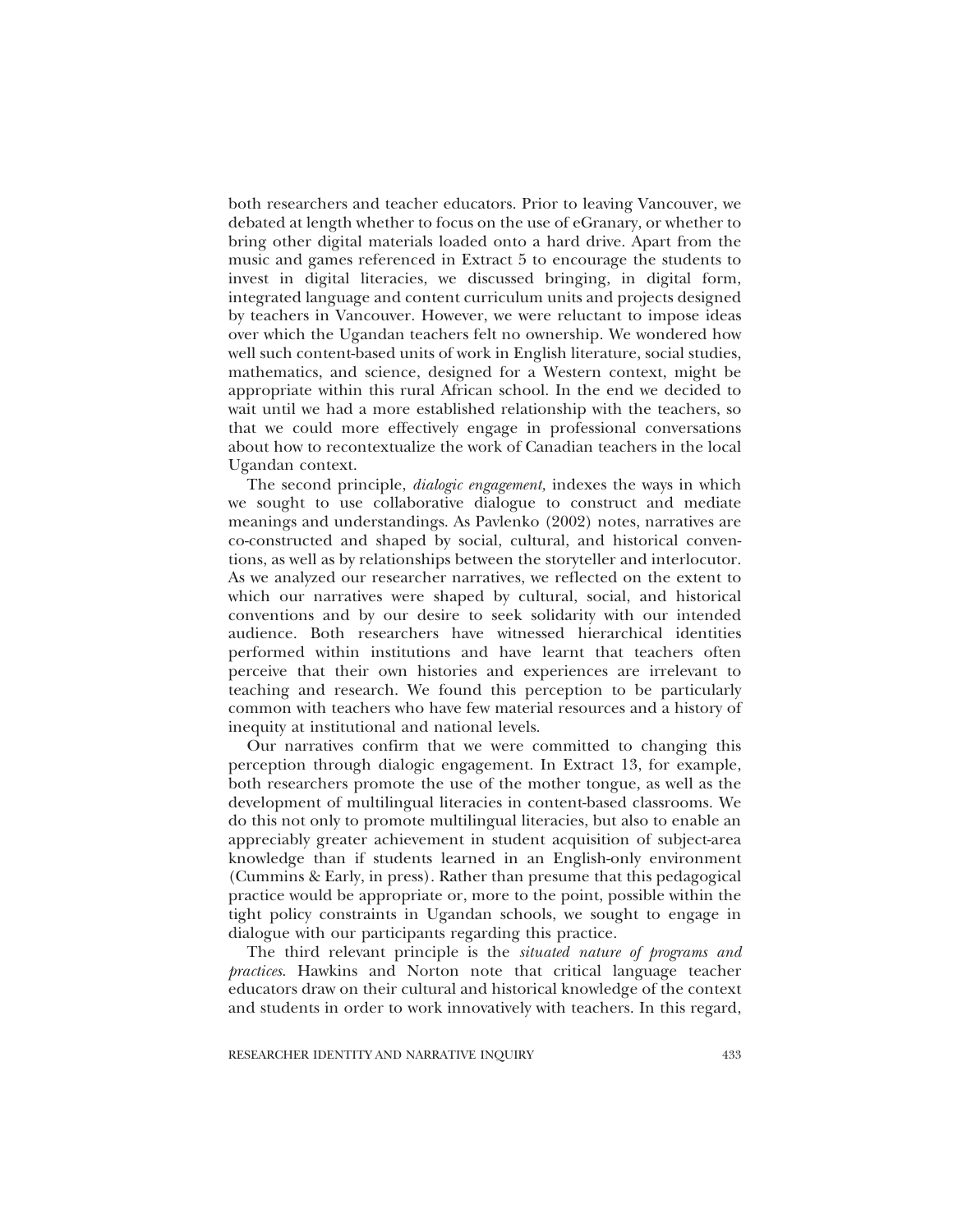as Bell (2002) argues, narrative inquiry requires an analytic examination of the underlying insights and assumptions that narratives illustrate. There is recognition that people make sense of their lives through the narratives available to them but which are subject to restructuring as social circumstances and personal lives change. With respect to our researcher narratives, we have illuminated how we sought to build a research environment that made teachers feel sufficiently comfortable to discuss the situated nature of their programs and practices. Excerpts 4, 5, 10, 11, and 13, where there is congenial laughter, provide evidence, we believe, of a degree of success in this regard. More formal presentations were complemented by conversations we held while relaxing with teachers one-on-one and in small groups, during the breaks and after school, eating, talking, walking, and sharing. On these more informal occasions, we invited the teachers to provide us with sufficient cultural and historical knowledge of their context, and how their subject area was taught and examined, in theory and practice, so that we could work collaboratively and innovatively with them within the limits of their material resources, large class sizes, and linguistically diverse population.

Language teacher educators committed to social change take into consideration the languages, cultures, desires, and histories of teachers and seek to connect pedagogy to the backgrounds and experiences of the teachers' students. Hence, the fourth principle discussed by Hawkins and Norton is responsiveness to learners; learners are always central to teacher education practice, for both teacher educators and teachers. In Extract 12, for example, Norton notes that the insights of students with regard to eGranary would be as interesting for the teachers as for the researchers; and in Extract 14, the teacher Najja emphasizes his commitment to "student-oriented" learning, in which students "internalize'' their learning. These observations echo those of Norton in Extract 10, who, similarly, wants learners to be ''independent.'' A particularly powerful example of ''responsiveness to learners'' is given in Extract 15 by Penina, who notes that students' stories, which incorporate Ugandan cultural places, people, events, and practices, would be an important complement to the existing stories on eGranary. Clearly, the expectation is that learners will have greater investment in schooling if they can connect meaningfully with the language practices of their classrooms. Moreover, as Extracts 14 and 15 illuminate, we talked specifically about how eGranary might be responsive to learners in the context of particular content classrooms, for example, with Najja in fine arts classes and with Penina in English language and literature. Similar dialogues took place with the teachers of mathematics, science, and social studies, all of whom sought to integrate English language and subject content in their classrooms.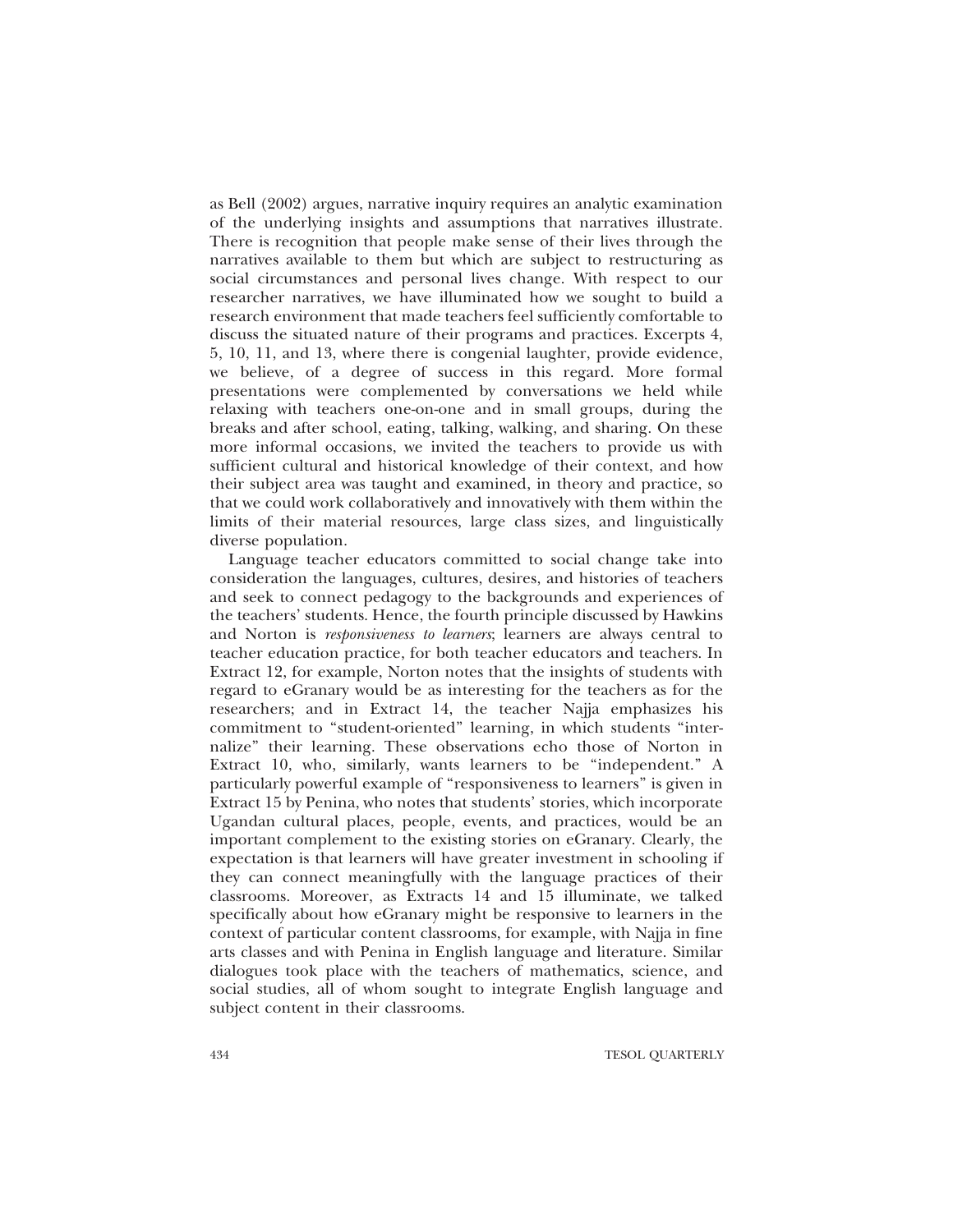The final principle is that of *praxis*, which seeks to integrate theory and practice in the interests of educational and social change. In the field of education more broadly, as Clandinin and Connelly (2000) note, narrative inquiry is centrally concerned with the ways in which teachers' narratives shape and inform their practice, a recurring theme also evident in the field of language education (Casanave & Schecter, 1997; Nunan & Choi, 2010). Related to the points made with respect to the focal group interviews, we co-constructed and negotiated narrative dialogues with the teacher participants, such as evidenced in Extracts 13, 14, and 15. In this narrative context, construction zones (Newman, Gifffin, & Cole, 1989) were established wherein teachers in professional conversations with the researchers reflected on their praxis, and have continued to do so through follow-up interviews, questions, e-mail exchanges, and the like. As we have argued throughout this article, we are focusing on praxis in our on-going efforts to promote the integration of language, content, and technology in the teaching of diverse school subjects through the medium of English.

## FINAL REFLECTIONS

The question we sought to address in this article is, To what extent can narrative inquiry illuminate the ways in which researcher identity is negotiated in language teaching research? To address this question, we identified the process by which we drew on the resources of small stories to enact a range of researcher identities in order to reduce power differentials between ourselves as researchers, and the teachers as participants. The diverse identities included those of international guest, collaborative team member, teacher, and teacher educator. Our hope was that collaborative relations of power, as enacted through these identities, would increase teacher investment in the digital literacy project and encourage both debate and action on issues of relevance to classroom teaching through the medium of English as an additional language. What is clear from our findings is that teachers were indeed excited by the potential of the digital resources made available to them and welcomed the opportunity to discuss how such equipment might enhance integrated language and content learning and teaching in multilingual Ugandan classrooms. Small stories thus illuminated not only our researcher identities, but also the investments of teachers in the digital literacy project, who sought to both understand and transform the digital resources available to them.

Our study confirms that small-story narrative inquiry is a productive means to investigate and understand researcher identity. It supports the case that small stories enrich traditional narrative inquiry, both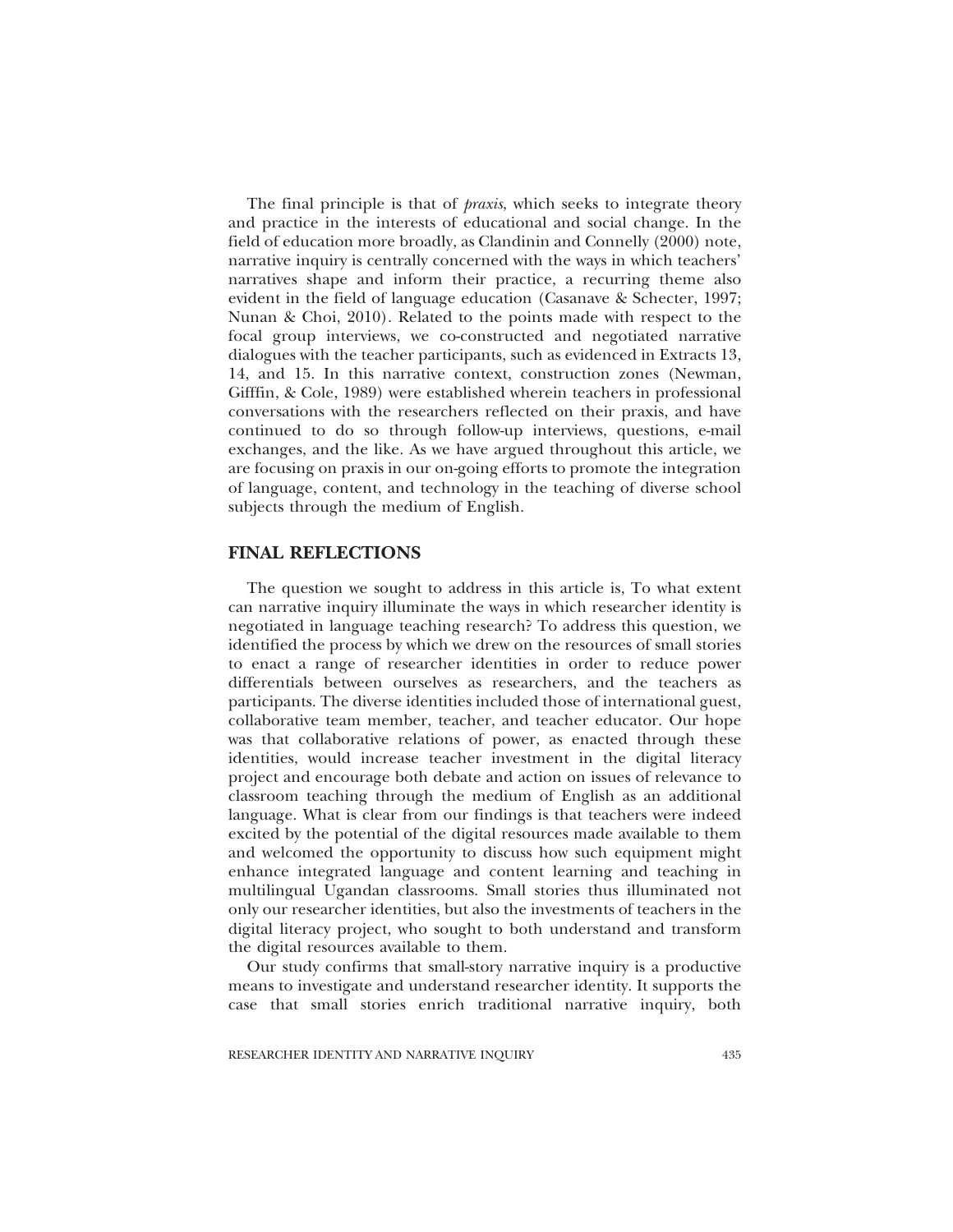theoretically and methodologically, and are highly effective in promoting language teacher education. We have taken seriously Canagarajah's concern that researchers' voices are frequently absent in report writing, and we hope that this exploration of researcher identity does indeed make visible the complex ways in which researcher identity impacts research, and research impacts researcher identity. Such findings are relevant not only in language learning and teaching, but in education more broadly.

# ACKNOWLEDGMENTS

We wish to acknowledge and thank the teachers of Sebatya Secondary School, who generously shared their insights and experiences with us. We also appreciate the thoughtful comments of our colleagues Juliet Tembe and Maureen Kendrick, as well as two anonymous TESOL Quarterly reviewers. This research was supported by a grant from the Social Sciences and Humanities Research Council of Canada, whose funding has been crucial in our program of research in Africa.

#### THE AUTHORS

Bonny Norton: Stories, big and small, have always been central in my language learning and teaching research, whether in Africa, North America, or Asia. These stories have been shared in cars, classrooms, and kitchens, in oral and written form, enriching my research on identity and language learning, critical literacy, and international development. The greatest challenge I face in my narrative inquiry is how to do justice to the many stories that have been entrusted to me, in good faith and with great generosity. I strive to address this challenge by ensuring that the stories of language learners and teachers not only bear witness to personal challenges and successes, but also promote educational and social change, locally and globally. Advances in technology have enabled me to share my research insights with the international community, and I have a website at http://lerc.educ.ubc.ca/fac/ norton/ to facilitate the sharing of research findings. My privileges as a UBC professor in the Department of Language and Literacy Education have given me access to a wide range of resources to support my research. These resources help to ensure that stories from the most remote regions of the world begin to change the stories told in the corridors of power.

Margaret Early: I am an Associate Professor in the Department of Language and Literacy Education at the University of British Columbia (UBC), where I teach courses in the teacher education program in English as second language (ESL), graduate courses in TESOL, and research methods. Before coming to UBC, I was a classroom teacher and provincial coordinator of ESL in British Columbia (BC). It was there that I first understood how much can be learned from teacher and students' narratives. As such, stories have always significantly informed my praxis. Over the years, I have consistently received funding from several sources such as the BC Ministry of Education and Social Science and Research Council of Canada to conduct large-scale, local and national, collaborative research projects with teachers in integrated language and content and in multiliteracies. These research projects, whereas they have not drawn specifically on narrative research, have used qualitative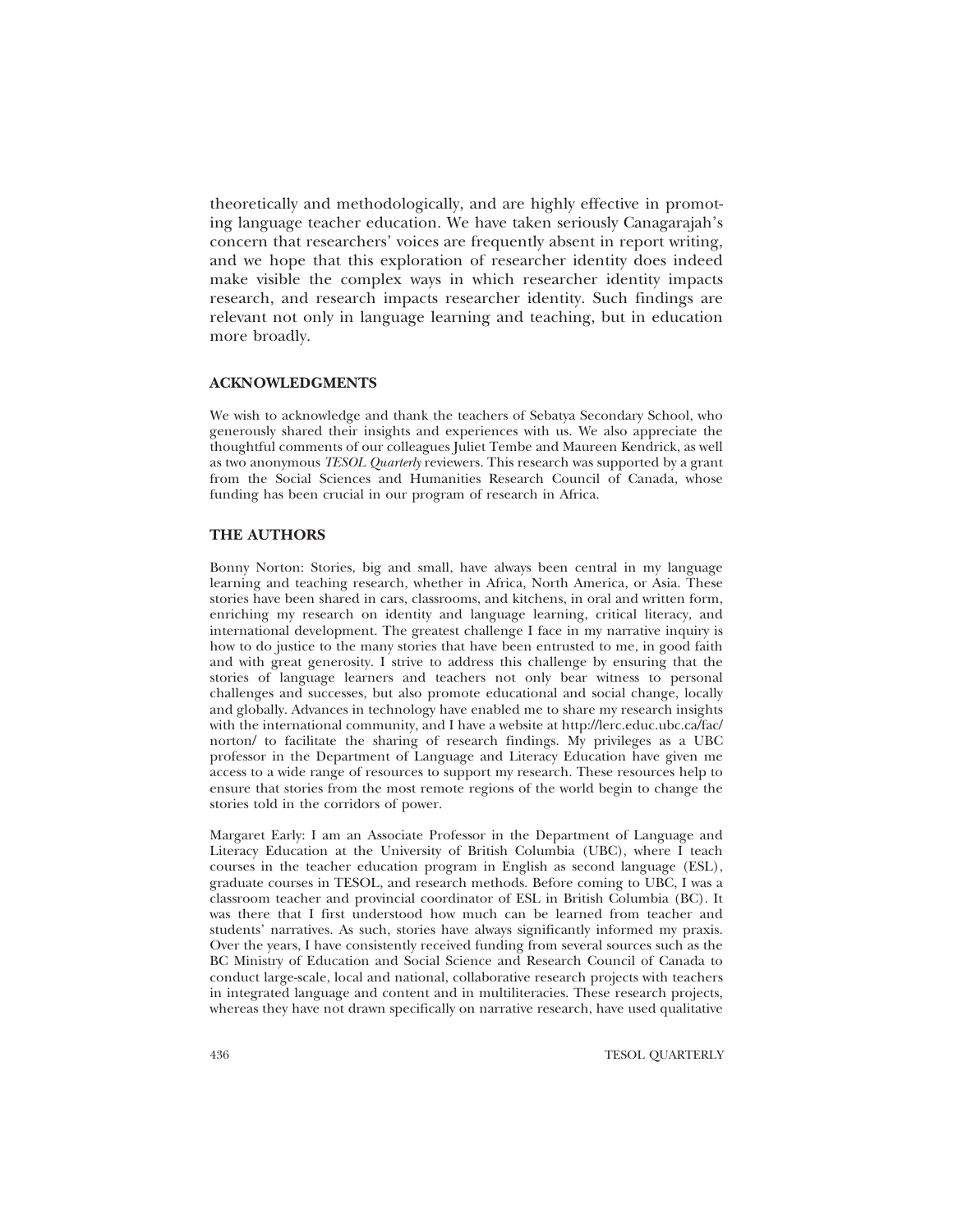methodologies. The small stories told by teachers and students during the course of the interviews and focus groups conducted have been moving, powerful, and illuminating. I look forward in future to more systematically applying narrative research methods, either on their own or in mixed-method designs, in my analysis of such data.

#### REFERENCES

- Bamberg, M. (2004). Talk, small stories, and adolescent identities. Human Development, 47, 366–369. doi: 10.1159/000081039.
- Bamberg, M. (2006). Stories:  $\overline{\text{Big}}$  or small: Why do we care? Narrative Inquiry, 16(1), 139–147. doi: 10.1075/ni.16.1.18bam.
- Barkhuizen, G. (2008). A narrative approach to exploring context in language teaching. English Language Teaching Journal, 62(3), 231–239.
- Barkhuizen, G. (2010). An extended positioning analysis of a pre-service teacher's better life small story. Applied Linguistics, 31(2), 282–300. doi: 10.1093/applin/ amp027.
- Barwell, R. (Ed.). (2005). Critical issues for language and content in mainstream classrooms. Special Issue of Linguistics and Education, 16(2).
- Bell, J. S. (2002). Narrative inquiry: More than just telling stories. TESOL Quarterly, 36, 207–213. doi: 10.2307/3588331.
- Block, D. (2007). Second language identities. London, UK: Continuum.
- Canagarajah, S. (1996). From critical research practice to critical research reporting. TESOL Quarterly,  $30(2)$ ,  $321-331$ . doi:  $10.2307/3588146$ .
- Casanave, C., & Schecter, S. (1997). On becoming a language educator: Personal essays on professional development. New York, NY: Routledge.
- Clandinin, D. J., & Connelly, F. M. (2000). Narrative inquiry: Experience and story in qualitative research. San Francisco, CA: Jossey-Bass.
- Connelly, F. M., & Clandinin, D. J. (1990). Stories of experience and narrative inquiry. Educational Researcher, 19(5), 2–14.
- Coots, J. H. (1982). Special Issue on Stories. Journal of Pragmatics, 6(5-6), 381–572. doi: 10.1016/0378-2166(82)90013-3.
- Cummins, J. (2000). Language, power and pedagogy: Bilingual children in the crossfire. Clevedon, UK: Multilingual Matters.
- Cummins, J., & Early, M. (Eds.). (In press). Identity texts: The collaborative creation of power in multilingual schools. Stoke-on-Trent, UK: Trentham Books.
- Dei, G. J. S. (2004). Schooling and education in Africa: The case of Ghana. Trenton, NJ: Africa World Press.
- Denos, C., Toohey, K., Neilson, K., & Waterstone, B. (2009). Collaborative research in multilingual classrooms. Bristol, UK: Multilingual Matters.
- Georgakopoulou, A. (2006). Thinking big with small stories in narrative and identity analysis. Narrative Inquiry, 16(1), 122–130. doi: 10.1075/ni.16.1.16geo.
- Hawkins, M. (Ed.). (2004). Language learning and teacher education: A sociocultural approach. Clevedon, UK: Multilingual Matters.
- Hawkins, M., & Norton, B. (2009). Critical language teacher education. In A. Burns & J. Richards (Eds.), Cambridge guide to second language teacher education (pp. 30– 39). Cambridge, UK: Cambridge University Press.
- Holliday, A. (1994). Appropriate methodology and social context. Cambridge, UK: Cambridge University Press.
- Johnson, K. E. (2006). The sociocultural turn and its challenges for second language teacher education. TESOL Quarterly, 40, 235–257. doi: 10.2307/40264518.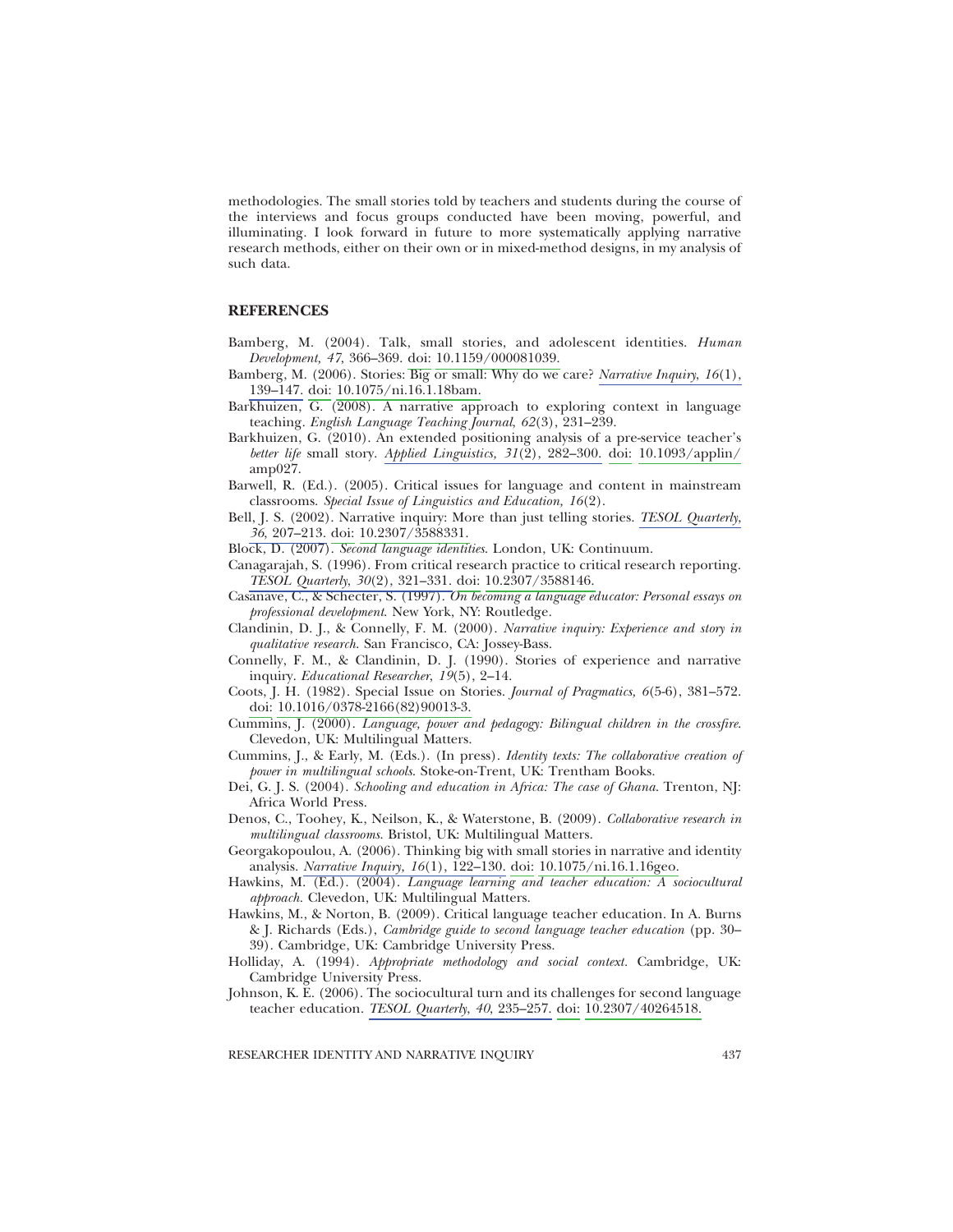- Johnson, K. E., & Golombek, P. R. (Eds.). (2002). Teachers' narrative inquiry as professional development. Cambridge, UK: Cambridge University Press.
- Kanu, Y. (2006). Reappropriating traditions in the postcolonial curricular imagination. In Y. Kanu (Ed.), Curriculum as cultural practice (pp. 203–222). Toronto, Canada: University of Toronto Press.
- Kendrick, M., Jones, S., Mutonyi, H., & Norton, B. (2006). Multimodality and English education in Ugandan schools. English Studies in Africa, 49(1), 95–114. doi: 10.1080/00138390608691345.
- Kinginger, C. (2004). Alice doesn't live here anymore: Foreign language learning and identity construction. In A. Pavlenko & A. Blackledge (Eds.), Negotiation of identities in multilingual contexts (pp. 219–242). Clevedon, UK: Multilingual Matters.
- Kramsch, C. (2009). The multilingual subject. Oxford, UK: Oxford University Press.
- Mutonyi, H., & Norton, B. (2007). ICT on the margins: Lessons for Ugandan education. Digital literacy in global contexts [Special Issue]. Language and Education, 21(3), 264–270. doi: 10.2167/le751.0.
- Newman, D., Griffin, P., & Cole, M. (1989). The construction zone: Working for cognitive change in school. Cambridge, UK: Cambridge University Press.
- Norton, B. (2000). Identity and language learning: Gender, ethnicity and educational change. Harlow, UK: Longman/Pearson Education Limited.
- Norton, B. (2010). Language and identity. In N. Hornberger & S. McKay (Eds.), Sociolinguistics and language education (pp. 349–369). Bristol, UK: Multilingual Matters.
- Norton, B., Early, M., & Tembe, J. (2010). eGranary as a digital resource in Uganda: Preliminary findings. In F. Sudweeks, H. Hrachovec, & C. Ess (Eds.), Proceedings of the 7th International Conference on Cultural Attitudes Towards Technology and Communication 2010 (pp. 35–41). Murdoch, Australia: Murdoch University.
- Norton, B., & Mutonyi, H. (2010): Languaging for life: African students talk back to HIV/AIDS research. Language Policy, 9(1), 45–63. doi: 10.1007/s10993-009-9150-y.
- Norton, B. & Toohey, K. (Eds.). (2004). Critical pedagogies and language learning. Cambridge, UK: Cambridge University Press.
- Norton Peirce, B. (1995). Social identity, investment, and language learning. TESOL Quarterly, 29(1), 9–31. doi: 10.2307/3587803.
- Nunan, D., & Choi, J. (Eds.). (2010). Language and culture: Reflective narratives and the emergence of identity. New York, NY: Routledge.
- Pavlenko, A. (2002). Narrative study: Whose story is it, anyway? TESOL Quarterly, 36, 213–218. doi: 10.2307/3588332.
- Pavlenko,  $\overline{A}$ . (2007). Autobiographic narratives as data in applied linguistics. Applied Linguistics, 28(2), 163–188. doi: 10.1093/applin/amm008.
- Pavlenko, A., & Blackledge, A. (Eds.). (2004). Negotiation of identities in multilingual contexts. Clevedon, UK: Multilingual Matters.
- Pennycook, A. (2004). Critical moments in a TESOL praxicum. In B. Norton & K. Toohey (Eds.), Critical pedagogies and language learning (pp. 327–345). Cambridge, UK: Cambridge University Press.
- Snyder, I., & Prinsloo, M. (Eds.). (2007). The digital literacy practices of young people in marginal contexts [Special Issue]. Language  $\mathcal{F}$  Education: An International Journal, 21(3), 171–270. doi: 10.2167/le745.0.
- Stoller, F. L. (2008). Content-based instruction. In N. Van Deusen-Scholl & N. H. Hornberger (Eds.), Encyclopedia of language and education (2nd ed., Vol. 4: Second and Foreign Language Education; pp. 59–70). New York, NY: Springer Science/ Business Media.
- Street, B. (Ed.). (2001). Literacy and development. New York, NY: Routledge.